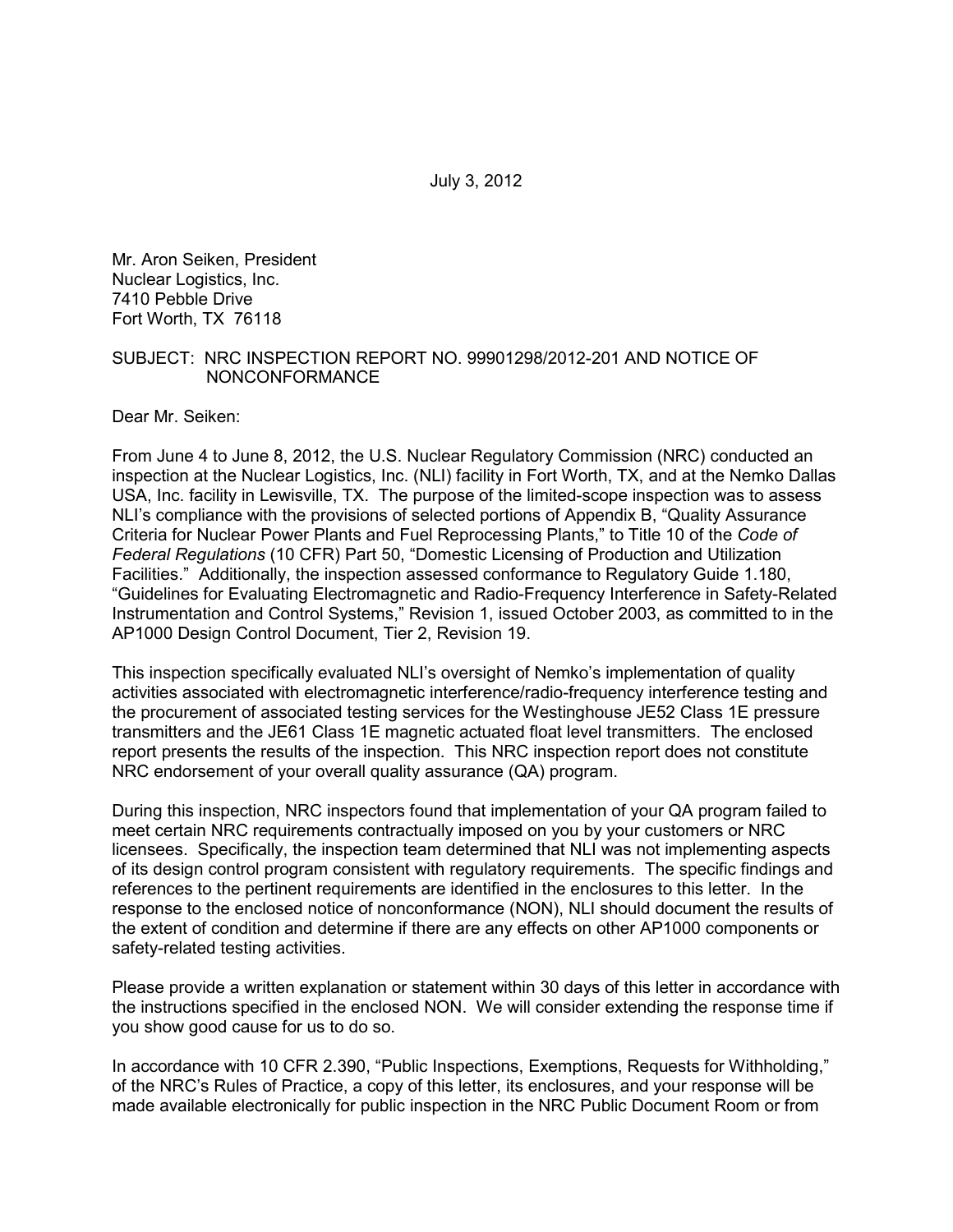## A. Seiken  $-2 -$

the NRC's document system, Agencywide Documents Access and Management System accessible from the NRC Web site at http://www.nrc.gov/reading-rm/adams.html. To the extent possible, your response should not include any personal privacy, proprietary, or safeguards information so that it can be made available to the public without redaction. If personal privacy or proprietary information is necessary to provide an acceptable response, then please provide a bracketed copy of your response that identifies the information that should be protected and a redacted copy of your response that deletes such information. If you request that such material is withheld from public disclosure, you must specifically identify the portions of your response that you seek to have withheld and provide in detail the bases for your claim (e.g., explain why the disclosure of information will create an unwarranted invasion of personal privacy or provide the information required by 10 CFR 2.390(b) to support a request for withholding confidential commercial or financial information). If safeguards information is necessary to provide an acceptable response, please provide the level of protection described in 10 CFR 73.21, "Protection of Safeguards Information: Performance Requirements."

Sincerely,

## */RA/*

Richard A. Rasmussen, Chief Electrical Vendor Branch Division of Construction Inspection and Operational Programs Office of New Reactors

Docket No.: 99901298

Enclosures:

- 1. Notice of Nonconformance
- 2. Inspection Report 99901298/2012-201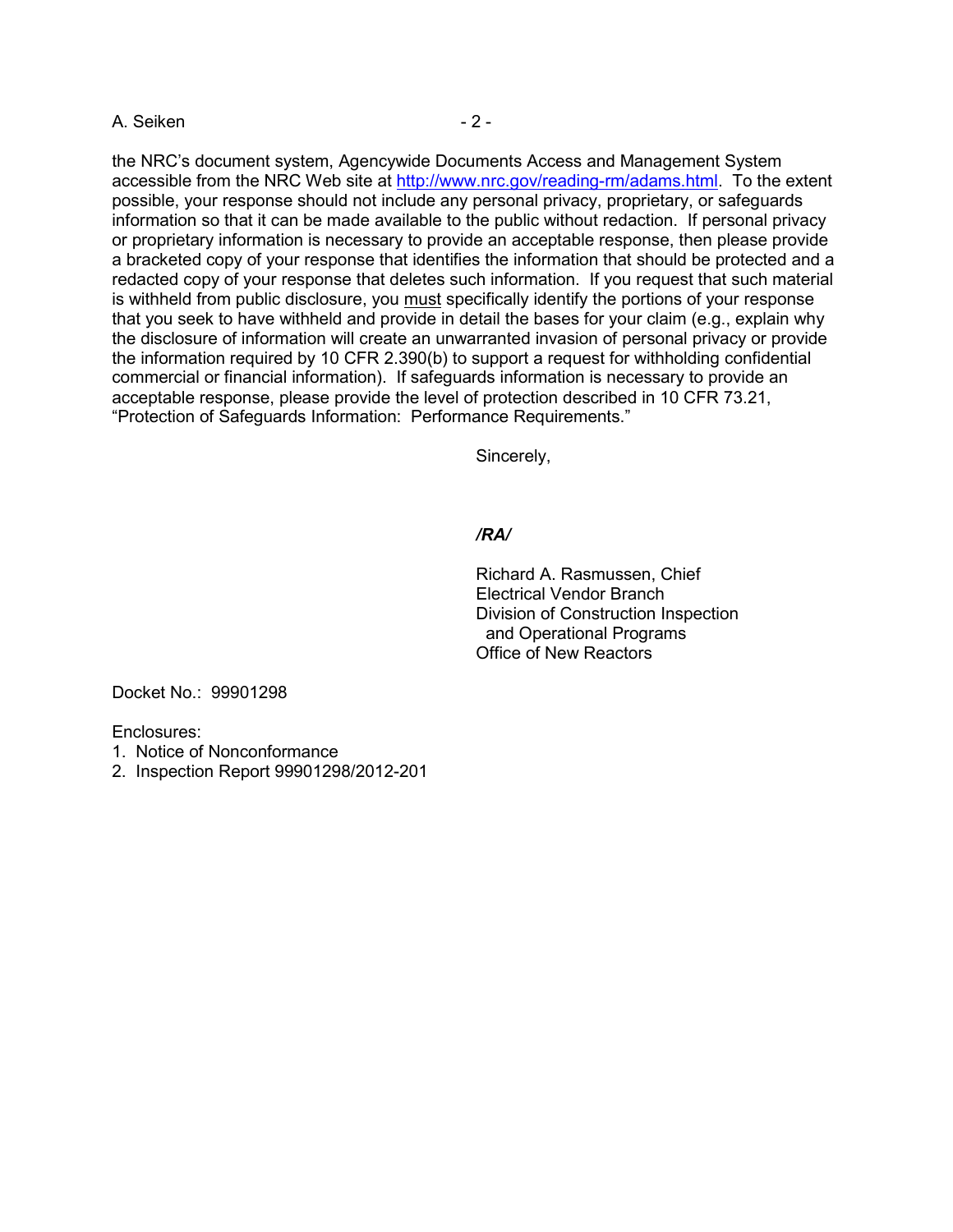accessible from the NRC Web site at http://www.nrc.gov/reading-rm/adams.html. To the extent possible, your response should not include any personal privacy, proprietary, or safeguards information so that it can be made available to the public without redaction. If personal privacy or proprietary information is necessary to provide an acceptable response, then please provide a bracketed copy of your response that identifies the information that should be protected and a redacted copy of your response that deletes such information. If you request that such material is withheld from public disclosure, you must specifically identify the portions of your response that you seek to have withheld and provide in detail the bases for your claim (e.g., explain why the disclosure of information will create an unwarranted invasion of personal privacy or provide the information required by 10 CFR 2.390(b) to support a request for withholding confidential commercial or financial information). If safeguards information is necessary to provide an acceptable response, please provide the level of protection described in 10 CFR 73.21, "Protection of Safeguards Information: Performance Requirements."

Sincerely,

## */RA/*

Richard A. Rasmussen, Chief Electrical Vendor Branch Division of Construction Inspection and Operational Programs Office of New Reactors

Docket No.: 99901298

Enclosures:

- 1. Notice of Nonconformance
- 2. Inspection Report 99901298/2012-201

## **DISTRIBUTION:**

| ASakadales      | <b>ERoach</b>   | KKavanagh | RidsNroDcip                      |
|-----------------|-----------------|-----------|----------------------------------|
| RidsNroDcipCMVB | RidsNroDcipCEVB |           | Aron.Seiken@nuclearlogistics.com |

|               | <b>ADAMS Accession No.: ML12179A375</b>       |            | *Concurred via email | <b>NRC-001</b> |
|---------------|-----------------------------------------------|------------|----------------------|----------------|
|               | <b>OFFICE</b>   NRO/DCIP/CEVB   NRO/DCIP/CEVB |            | NRO/DCIP/CEVB        | NRO/DCIP/CAEB  |
| <b>NAME</b>   | EHuang                                        | GLipscomb  | <b>SEdmonds</b>      | TFrve          |
| <b>DATE</b>   | 06/27/2012                                    | 07/02/2012 | 07/02/2012           | 07/02/2012/    |
| <b>OFFICE</b> | NRO/DCIP/CEVB                                 |            |                      |                |
| <b>NAME</b>   | RRasmussen                                    |            |                      |                |
| <b>DATE</b>   | 07/03/2012                                    |            |                      |                |

**OFFICIAL RECORD COPY**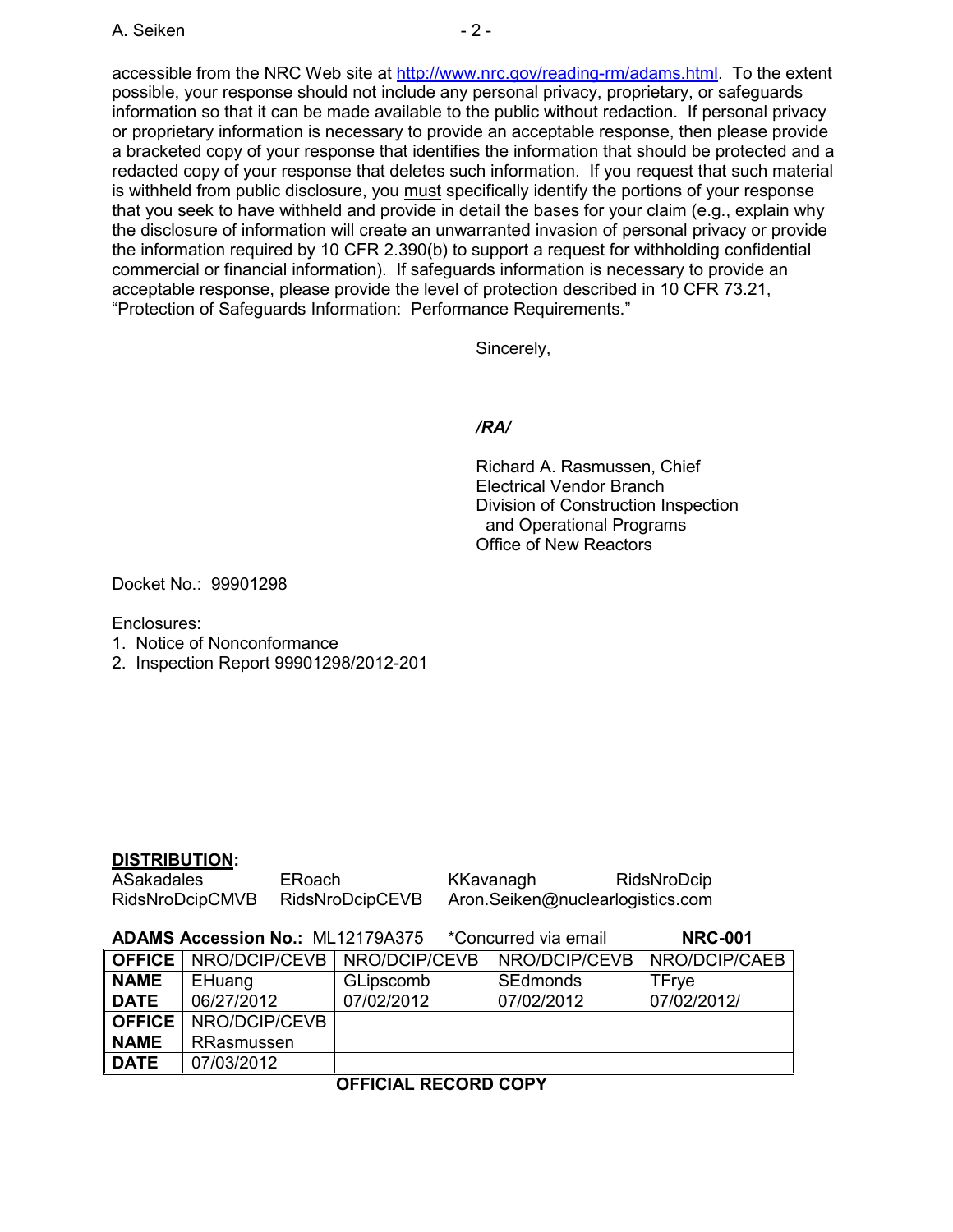## **NOTICE OF NONCONFORMANCE**

Fort Worth, TX 76118

Nuclear Logistics, Inc. Docket Number 99901298 Inspection Report No. 99901298/2012-201

Based on the results of a U.S. Nuclear Regulatory Commission (NRC) inspection conducted on June 4–8, 2012, of activities performed at Nuclear Logistics, Inc. (NLI) facility in Fort Worth, TX, and the Nemko Dallas USA Inc. facility in Lewisville, TX, it appears that certain activities were not conducted in accordance with NRC requirements that were contractually imposed upon NLI by your customers or by NRC licensees.

A. Criterion III, "Design Control," of Appendix B to Title 10 of the *Code of Federal Regulation* (10 CFR) Part 50 states, in part, that, "Measures shall also be established for the selection and review for suitability of application of materials, parts, equipment, and processes that are essential to the safety-related functions of the structures, systems, and components."

Section 3.2 of NLI-TECH-03, "Commercial Grade Item Dedication," Revision 14, dated May 7, 2012, states, in part, that "A vendor commercial grade survey is performed to evaluate the process controls, material control, testing and other critical characteristics that are identified in the dedication plan" and Section 2.1.4 states, in part, that "The critical characteristics that are selected will provide "reasonable assurance" that the item will perform its safety function".

Contrary to the above, as of June 8, 2012, NLI failed to establish adequate measures for the selection and review for suitability of application of materials, parts, equipment, and processes that are essential to the safety-related functions of the structures, systems, and components to dedicate the services that commercial lab Nemko was requested to do via a purchase order. Specifically, NLI did not identify or verify critical characteristics in their commercial grade dedication of Nemko that would ensure that Nemko would have the capabilities necessary to perform the requirements of the electromagnetic interference (EMI)/radio-frequency interference (RFI) standards requested through NLI's purchase order.

This issue has been identified as Nonconformance 99901298/2012-201-01.

B. Criterion III, "Design Control," of Appendix B to 10 CFR Part 50 states, in part, that, "Design control measures shall provide for verifying or checking the adequacy of design, such as by the performance of design reviews, by the use of alternate or simplified calculational methods, or by the performance of a suitable testing program" and that "Design changes, including field changes, shall be subject to design control measures commensurate with those applied to the original design and be approved by the organization that performed the original design unless the applicant designates another responsible organization."

Section 7.2 of QP-05215515-1, "Qualification Plan For Trane Adaptiview Chiller Controls", Revision 2, dated April 2012, states, in part, that "Any modifications made to the test specimens during the testing sequence will be fully documented and evaluated. The impact on the qualification of each specimen will be determined."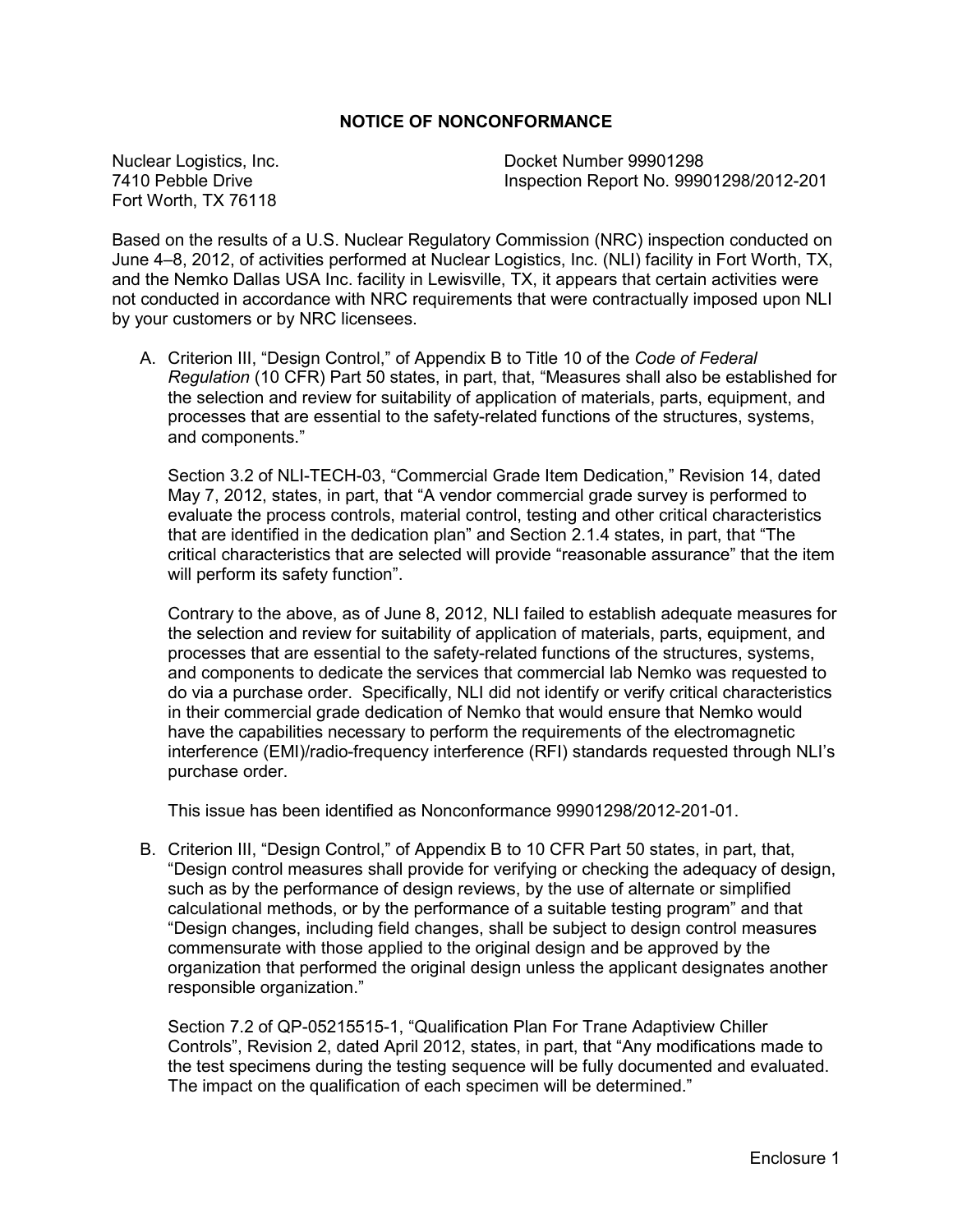Section 4.2 of NLI-TECH-05, "Equipment Qualification Procedure," Revision 11, dated June 5, 2008, states, in part, that "When an anomaly results in the modification of production units that will be supplied to the client, a separate Discrepancy Report will be prepared to track the modifications to the production units."

Contrary to the above, as of June 8, 2012, NLI failed to establish adequate design control measures for verifying or checking the adequacy of design and failed to establish adequate design control measures commensurate with those applied to the original design for the evaluation of modifications done during the qualification process on the Trane Adaptiview Chiller Control system. Specifically, NLI failed to create a discrepancy report and perform an evaluation to determine whether modifications made during the EMI/RFI qualification testing of the Trane Adaptiview Chiller Control system impacted the original design requirements.

This issue has been identified as Nonconformance 99901298/2012-201-02.

Please provide a written statement or explanation to the U.S. Nuclear Regulatory Commission, ATTN: Document Control Desk, Washington, DC 20555-0001, with a copy to the Chief, Electrical Vendor Branch, Division of Construction Inspection and Operational Programs, Office of New Reactors, within 30 days of the date of the letter transmitting this Notice of Nonconformance. This reply should be clearly marked as a "Reply to a Notice of Nonconformance" and should include for each noncompliance: (1) the reason for the noncompliance, or if contested, the basis for disputing the noncompliance; (2) the corrective steps that have been taken and the results achieved; (3) the corrective steps that will be taken to avoid noncompliances; and (4) the date when your corrective action will be completed. Where good cause is shown, the NRC will consider extending the response time.

Because your response will be made available electronically for public inspection in the NRC Public Document Room or from the NRC's document system, Agencywide Documents Access and Management System, which is accessible from the NRC Web site at http://www.nrc.gov/reading-rm/adams.html, to the extent possible, it should not include any personal privacy, proprietary, or safeguards information so that it can be made available to the public without redaction. If personal privacy or proprietary information is necessary to provide an acceptable response, then please provide a bracketed copy of your response that identifies the information that should be protected and a redacted copy of your response that deletes such information. If you request withholding of such material, you must specifically identify the portions of your response that you seek to have withheld and provide in detail the bases for your claim of withholding (e.g., explain why the disclosure of information will create an unwarranted invasion of personal privacy or provide the information required by 10 CFR 2.390(b) to support a request for withholding confidential commercial or financial information). If safeguards information is necessary to provide an acceptable response, please provide the level of protection described in 10 CFR 73.21, "Protection of Safeguards Information: Performance Requirements."

Dated this 3<sup>rd</sup> day of July 2012.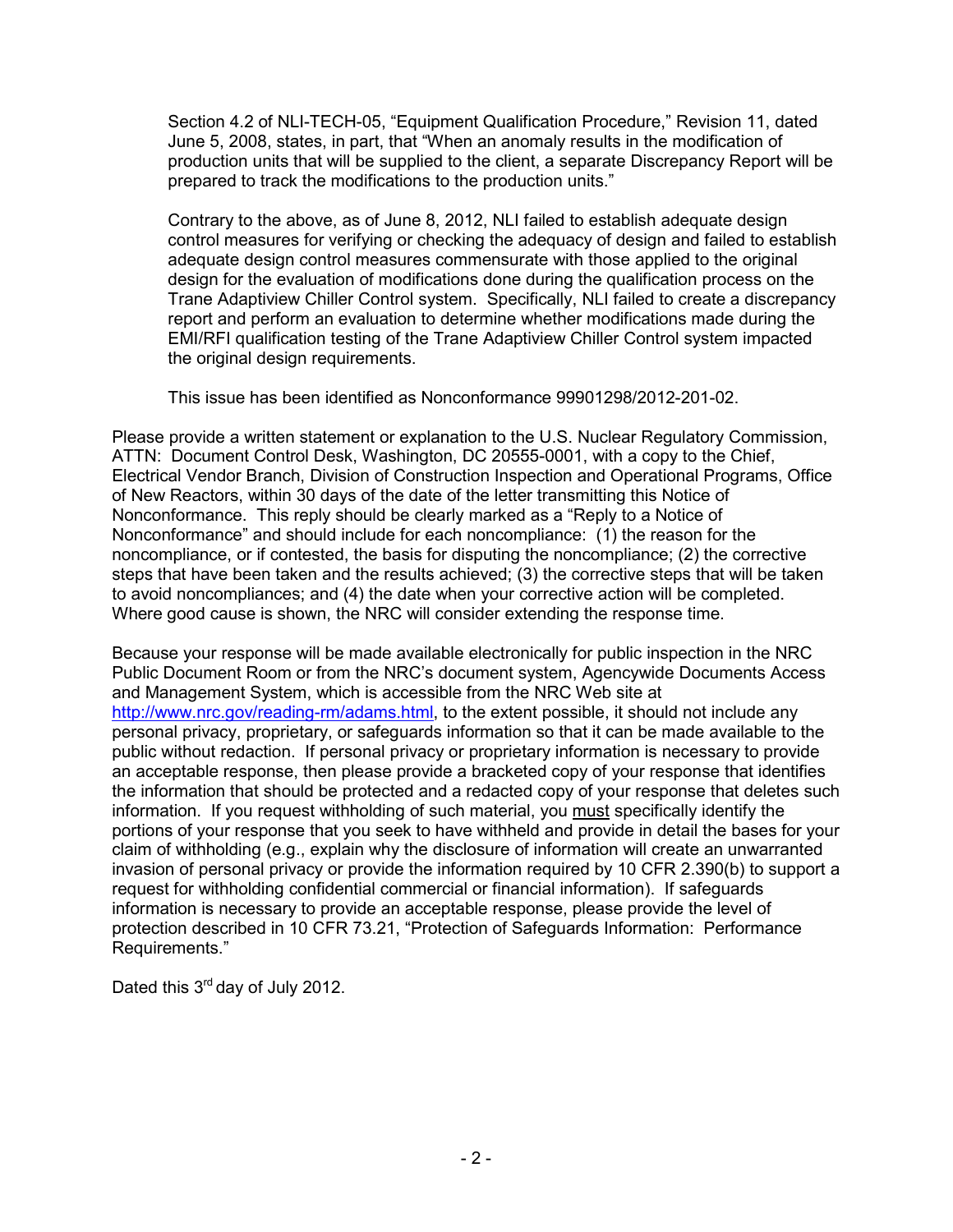## **U.S. NUCLEAR REGULATORY COMMISSION OFFICE OF NEW REACTORS DIVISION OF CONSTRUCTION INSPECTION AND OPERATIONAL PROGRAMS VENDOR INSPECTION REPORT**

| Docket No.:              | 99901298                                                                                                                                                                                                                                             |
|--------------------------|------------------------------------------------------------------------------------------------------------------------------------------------------------------------------------------------------------------------------------------------------|
| Report No.:              | 99901298/2012-201                                                                                                                                                                                                                                    |
| Vendor:                  | Nuclear Logistics, Inc.<br>7410 Pebble Drive<br>Fort Worth, TX 76118                                                                                                                                                                                 |
| Vendor Contact:          | Mr. Aron Seiken<br>President<br>Phone: 817-284-0077<br>Aron.Seiken@nuclearlogistics.com                                                                                                                                                              |
| Background:              | Nuclear Logistics, Inc. is a provider of Environmental<br>Qualifications (EQ) services that specializes in replacement of<br>obsolete equipment and supplies a broad range of electrical,<br>mechanical, and Instruments and control (I&C) products. |
| <b>Inspection Dates:</b> | June 4-8, 2012                                                                                                                                                                                                                                       |
| Inspection Team Leader:  | Eugene Huang, NRO/DCIP/CEVB                                                                                                                                                                                                                          |
| Inspectors:              | George Lipscomb, NRO/DCIP/CEVB<br>Shavon Edmonds, NRO/DCIP/CEVB                                                                                                                                                                                      |
| Approved by:             | Richard A. Rasmussen, Chief<br><b>Electrical Vendor Branch</b><br>Division of Construction Inspection and Operational Programs<br><b>Office of New Reactors</b>                                                                                      |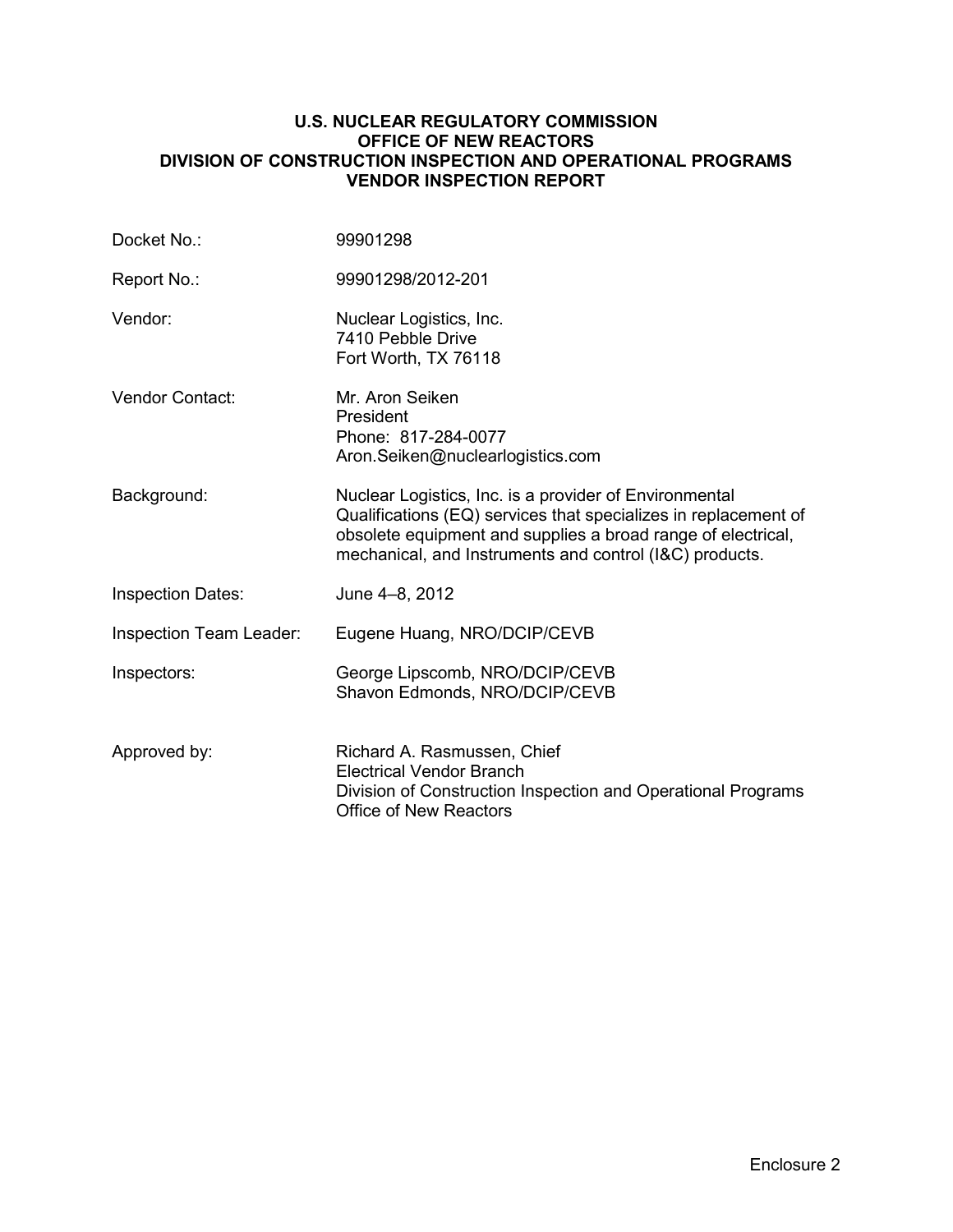# **EXECUTIVE SUMMARY**

Nuclear Logistics, Inc. 99901298/2012-201

The U.S. Nuclear Regulatory Commission (NRC) conducted this vendor inspection to verify aspects of Nuclear Logistics, Inc. (NLI) implementation of their quality assurance (QA) program as required by Appendix B, "Quality Assurance Criteria for Nuclear Power Plants and Fuel Reprocessing Plants," to Title 10 of the *Code of Federal Regulations* (10 CFR) Part 50, "Domestic Licensing of Production and Utilization Facilities." The NRC inspection team also assessed activities that NLI performed to meet the AP1000 certified design commitment to Regulatory Guide (RG) 1.180, "Guidelines for Evaluating Electromagnetic and Radio-Frequency Interference in Safety-Related Instrumentation and Control Systems," Revision 1, issued October 2003, and its referenced standards, military standard (MIL-STD)-461E, "Requirements for the Control of Electromagnetic Interference Characteristics of Subsystems and Equipment," and the International Electrotechnical Commission (IEC) 61000 series for equipment electromagnetic emissions and susceptibility.

This inspection specifically evaluated NLI's implementation of quality activities associated with electromagnetic interference/radio frequency interference (EMI/RFI) qualification testing of Westinghouse AP1000 JE52 Class 1E pressure transmitters and the JE61 Class 1E magnetic actuated float level transmitters and the procurement of associated testing services from subcontractor Nemko Dallas USA Inc. The JE52 Class 1E transmitters are safety-related used to monitor various plant conditions such as, reactor coolant system (RCS) pressure and wide and narrow range containment pressure. The JE62 Class 1E transmitters are also safety-related and are used to monitor core makeup tank (CMT) levels and containment floodup (CFU) levels. This inspection was conducted at NLI's facility in Fort Worth, TX and Nemko's facility in Lewisville, TX.

The following regulations served as the bases for this NRC inspection:

- Appendix B to 10 CFR Part 50
- Regulatory Guide 1.180

The inspectors used Inspection Procedure (IP) 43002, "Routine Inspections of Nuclear Vendors," dated April 25, 2011, and IP 43004, "Inspection of Commercial-Grade Dedication Programs," dated April 25, 2011.

No other NRC inspections of NLI have occurred in the last 5 years.

The results of this inspection are summarized below.

#### Procurement

Based on the sample of procurement documents reviewed, the NRC inspection team determined that NLI's commercial procurement process for EMI/RFI test specimens and testing services for Westinghouse AP1000 Ametek Statham transmitters satisfy the regulatory requirements set forth in Appendix B to 10 CFR Part 50.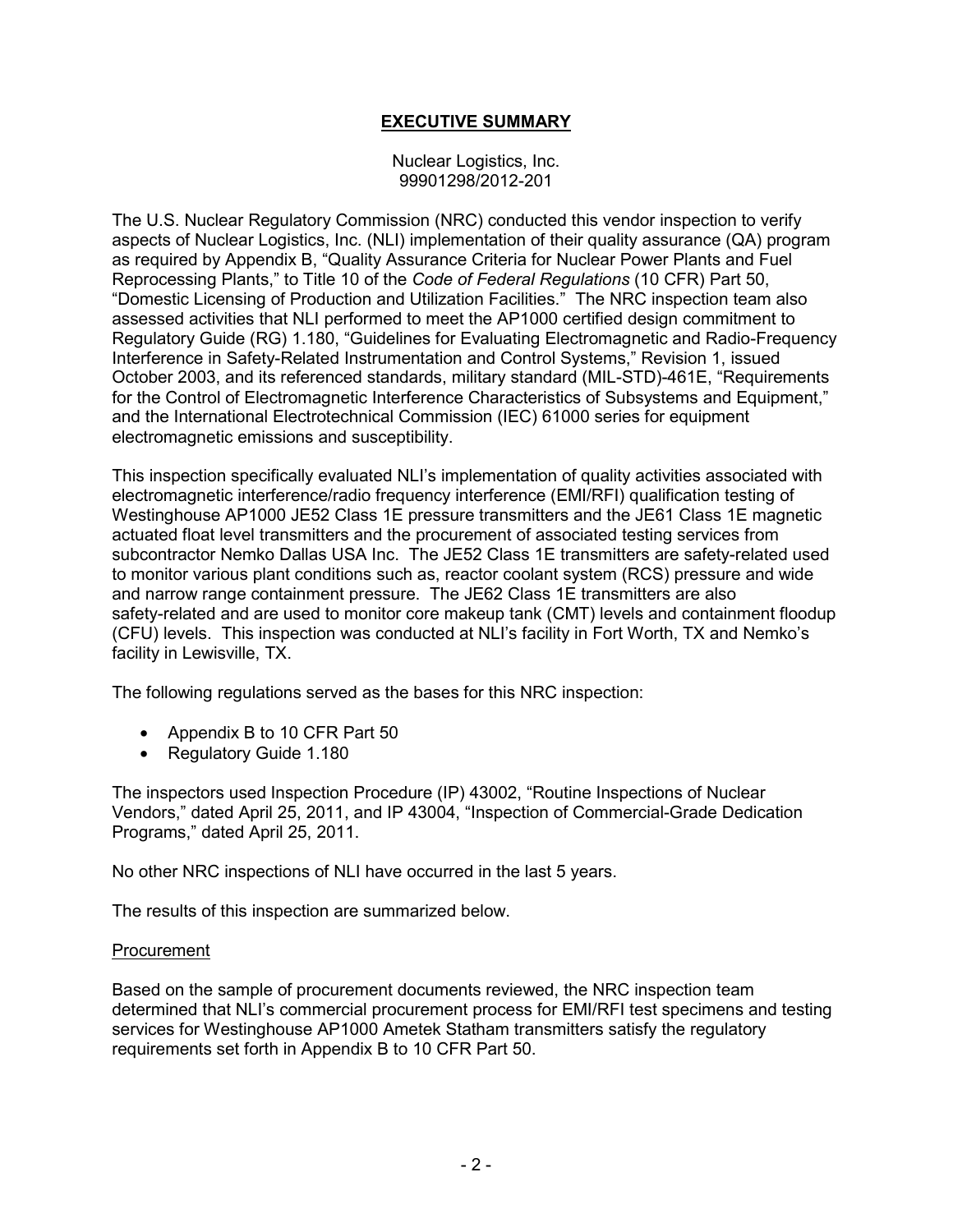## Test Software

The NRC inspection team determined that the TILE Software V&V/Dedication Report appropriately outlined the NLI controls placed on the software and provided sufficient documentation of the NLI evaluation of TILE for use in EMI/RFI qualification testing by Nemko. Based on the limited sample of documentation reviewed and NLI oversight activities observed, the NRC inspection team determined that NLI's software quality controls for Westinghouse AP1000 Ametek Statham transmitters satisfy the regulatory requirements set forth in Appendix B to 10 CFR Part 50.

## Commercial Grade Dedication

The NRC inspection team issued Nonconformance 99901298/2012-201-01 associated with NLI's failure to implement the regulatory requirements of Criterion III, "Design Control," of Appendix B to 10 CFR Part 50. Specifically, NLI failed to dedicate the requested testing services of Nemko. A commercial grade survey alone is insufficient in accordance with Generic Letter 89-02. Additionally, NLI did not identify or verify critical characteristics associated with MIL-STD-461E and the applicable IEC 61000 tests in the commercial grade survey.

## Nonconformances and Test Anomalies

The NRC inspection team issued Nonconformance 99901298/2012-201-02 associated with NLI's failure to implement the regulatory requirements of Criterion III, "Design Control," of Appendix B to 10 CFR Part 50. Specifically, NLI failed to evaluate modifications during the qualification process to the Trane Adaptiview Chiller Control system to ensure that the changes to the equipment did not negatively impact the original design requirements. With the exception of Nonconformance 99901298/2012-201-02, the NRC inspection team determined that NLI is implementing its policies and procedures associated with the control of nonconformances and test anomalies.

## Technical Requirements

Based on the observed tests and sample of calibration records reviewed, the NRC inspection team determined that the EMI/RFI testing for the JE52 transmitters conformed to the requirements of Regulatory Guide 1.180 as required by Westinghouse's purchase order to NLI.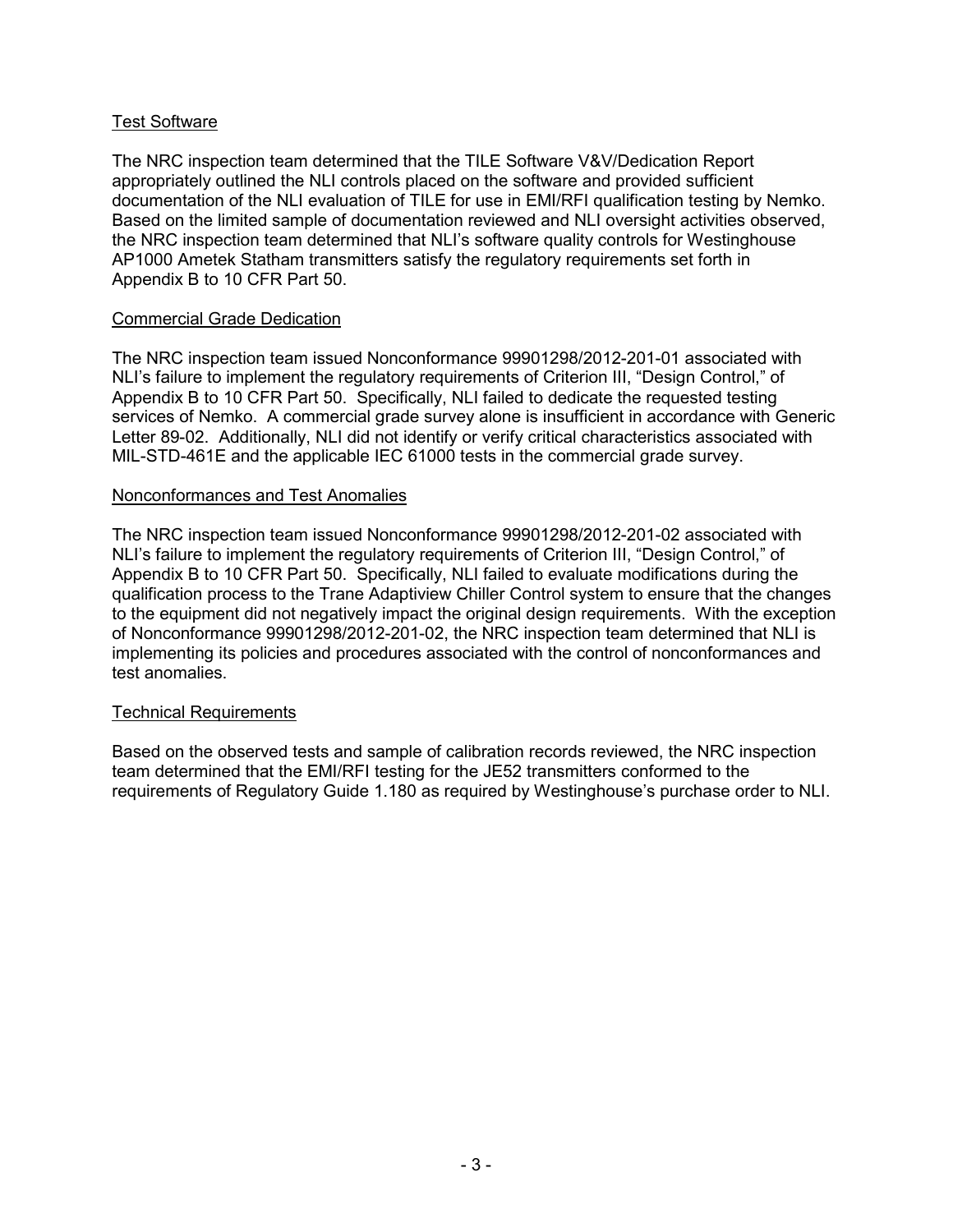# **REPORT DETAILS**

## 1. Procurement

## a. Inspection Scope

The U.S. Nuclear Regulatory Commission (NRC) inspection team reviewed Nuclear Logistics Inc. (NLI) procurement processes to verify compliance with the requirements of Appendix B, "Quality Assurance Criteria for Nuclear Power Plants and Fuel Reprocessing Plants," to Title 10 of the *Code of Federal Regulations* (10 CFR) Part 50, "Domestic Licensing of Production and Utilization Facilities." Specifically, the inspection evaluated the effectiveness of NLI to ensure requirements were contractually passed to Nemko Dallas USA, Inc. for electromagnetic interference/radio frequency interference (EMI/RFI) qualification testing services for the Westinghouse AP1000 Ametek Statham transmitters. The NRC inspection team selected a sample of purchase orders (POs), associated Approved Vendor List (AVL) entries, and other related NLI documents for evaluation.

## b. Observations and Findings

The NLI Quality Assurance Manual (QAM), Section 4, "Procurement Document Control," and Section 7, "Control of Purchased Items and Services," describes the processes and controls established to ensure purchased items and services meet applicable technical and quality requirements. NLI-PROC-04, "Purchase Order Documentation File," and NLI-PROC-05, "Control of Purchased Items and Services," provides details in regards to the NLI procurement processes and control of purchased items and services. As required by these procedures, technical and quality requirements for AP1000 EMI/RFI qualification testing were evaluated during procurement and passed down to NLI suppliers via purchase orders.

The NRC inspection team noted one NLI PO was issued to Ametek for EMI/RFI qualification test specimens and one NLI PO was issued to Nemko for EMI/RFI qualification testing services. The NRC inspection team learned that all specimens and services were commercially procured under the NLI quality assurance (QA) program, and that NLI performed a commercial-grade survey on Nemko.

The NRC inspection team also learned orders for Ametek transmitters for U.S. nuclear projects have not been placed to date, but the transmitter qualification activities observed by the inspection team during this inspection will support US nuclear projects in the future. Additionally, NLI has not received any Nemko work products associated with the sampled POs to date.

## c. Conclusions

Based on the sample of procurement documents reviewed, the NRC inspection team determined that NLI's commercial procurement process for EMI/RFI test specimens and testing services for Westinghouse AP1000 Ametek Statham transmitters satisfy the regulatory requirements set forth in Appendix B to 10 CFR Part 50.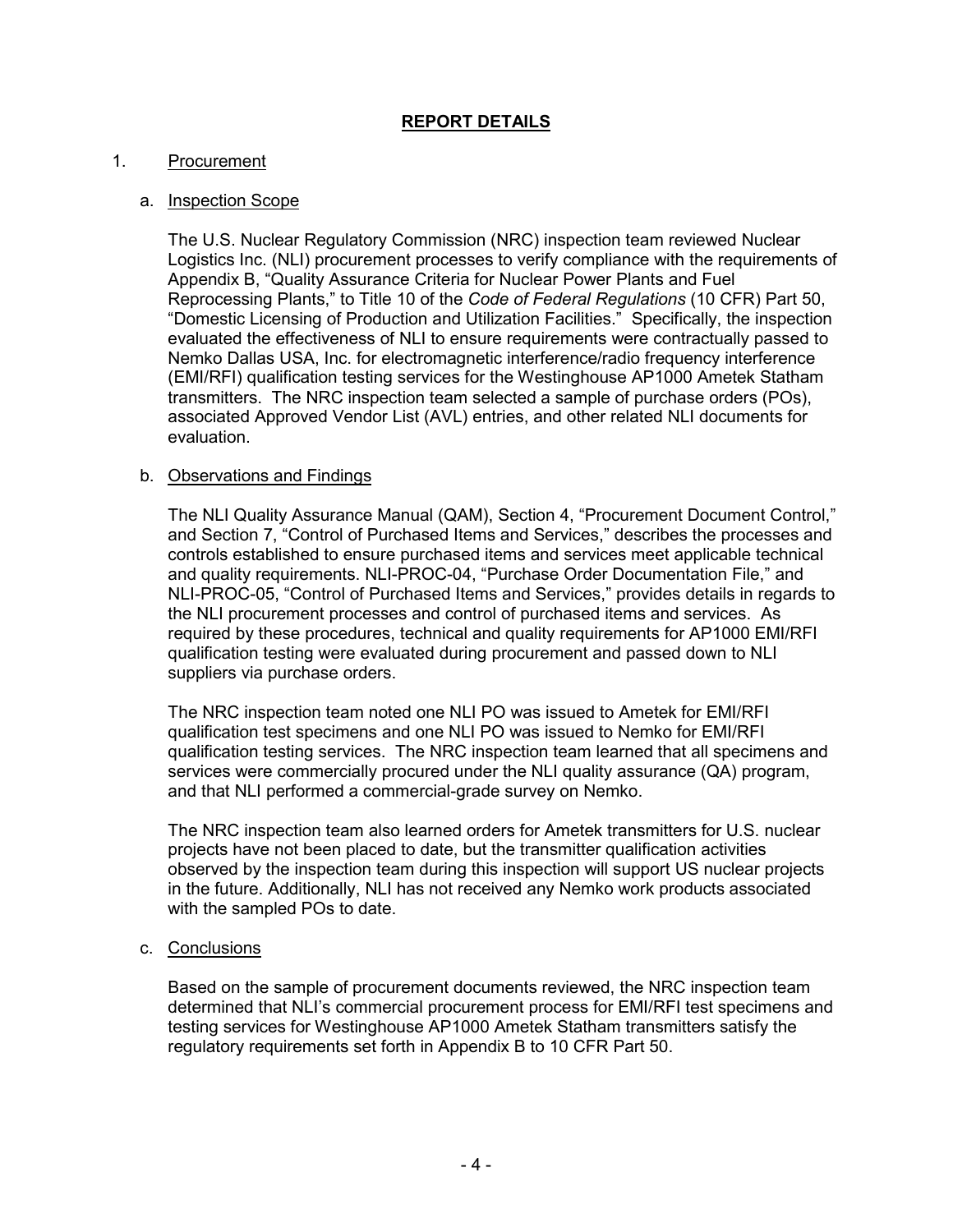## Test Software

## a. Inspection Scope

The NRC inspection team reviewed NLI's software control program related to the EMI/RFI testing to determine if software controls were in compliance with the requirements of Appendix B to 10 CFR Part 50. Specifically, the NRC inspection team evaluated the various types of test software used by either NLI or Nemko during observed qualification testing and then selected a sample of software and associated quality control documentation to assess implementation of NLI software quality controls.

The NRC inspection team selected the TILE lab software version 4.1.8.0 used by Nemko in observed qualification testing as an EMI/RFI software sample. Nemko uses TILE for automation of EMI/RFI testing activities, data acquisition, and creation of graphs used in NLI test reports.

## b. Observations and Findings

The NLI QAM, Section 3, "Design Control," describes the processes and controls established to ensure that software/firmware meets applicable technical and quality requirements. NLI-QUAL-10, "QA Requirements for Software," provides detailed requirements for the verification and validation (V&V) of software products used in performing safety-related work under the NLI QA program.

The NRC inspection team noted that the TILE software V&V/dedication report outlined critical characteristics for the software, NLI vendor controls for Nemko's use of the software, and the methodology used to accept the testing results generated by the software. The NRC inspection team learned NLI's dedication/V&V of TILE consisted of a series of tests, simulations, and validation activities that were conducted to validate key targeted functions of TILE.

The NRC inspection team also learned that NLI allowed only certain Nemko hardware/software configurations, specified specific TILE profiles to be used during EMI/RFI testing, and required the verification of the allowed combinations by NLI personnel for each EMI/RFI test. The NRC inspection team observed NLI personnel performing required verifications during observed testing at Nemko.

#### c. Conclusions

The NRC inspection team determined that the TILE software V&V/dedication report appropriately outlined the NLI controls placed on the software and provided sufficient documentation of the NLI evaluation of TILE for use in EMI/RFI qualification testing by Nemko. Based on the limited sample of documentation reviewed and NLI oversight activities observed, the NRC inspection team determined that NLI's software quality controls for Westinghouse AP1000 Ametek Statham transmitters satisfy the regulatory requirements set forth in Appendix B to 10 CFR Part 50.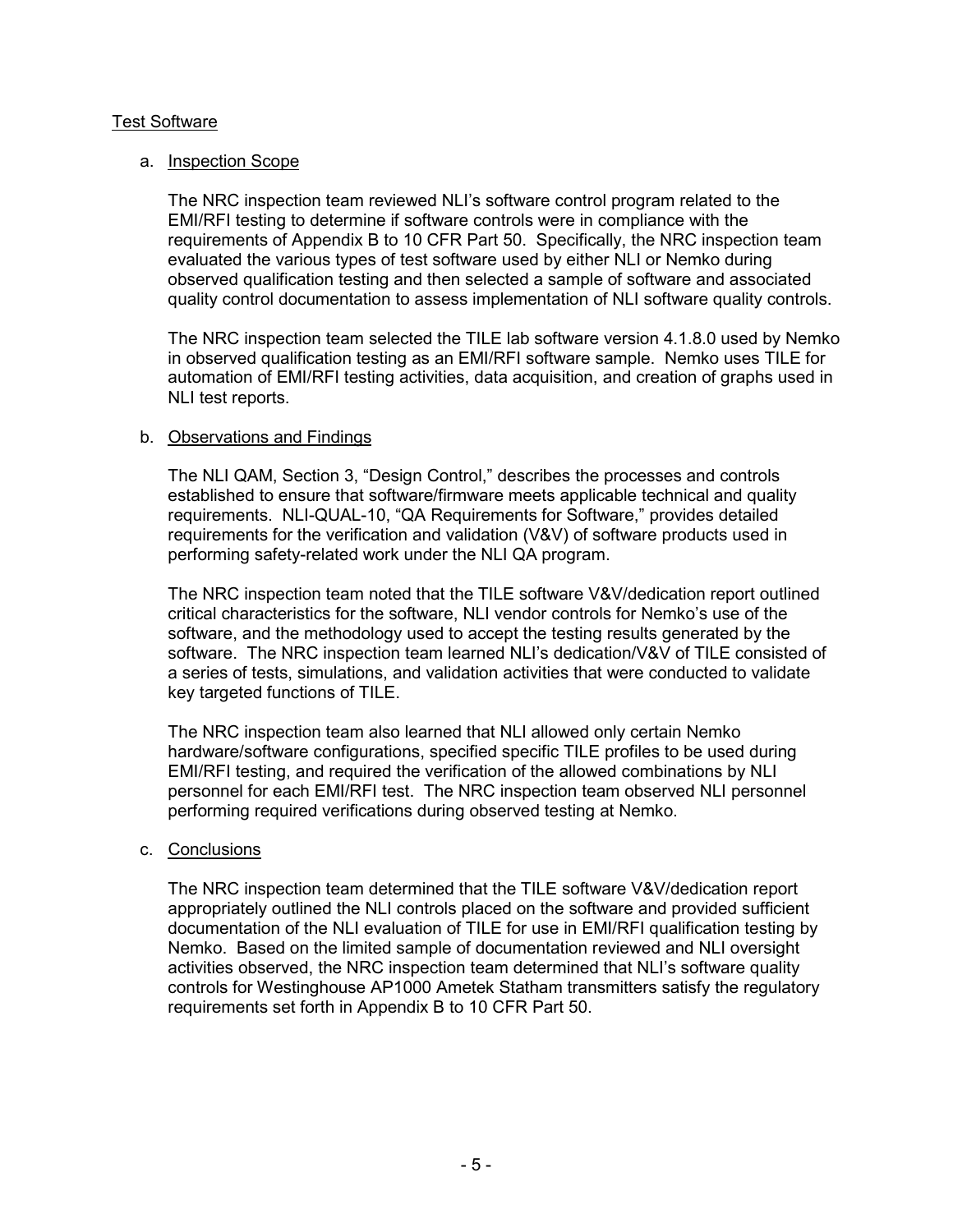## 2. Commercial Grade Dedication

#### a. Inspection Scope

The NRC inspection team reviewed NLI's commercial-grade dedication activities and the implementation related to the EMI/RFI testing performed on the Westinghouse AP1000 Ametek Statham transmitters to determine if supplier controls were in compliance with the requirements of Appendix B to 10 CFR Part 50. Specifically, the NRC inspection team evaluated the effectiveness of NLI dedication activities to ensure proper oversight of their subsuppliers. The inspectors selected a sample of commercial-grade surveys and evaluations performed by NLI to provide periodic inspection and verification of control processes of subsuppliers.

## b. Observations and Findings

The NRC inspection team reviewed NLI-TECH-03, "Commercial Grade Item Dedication" Revision 14, dated May 7, 2012 and noted that it identifies the methodology for performing commercial grade dedication for use in safety-related applications. It discusses the technical and quality requirements for performing a dedication. Section 2.1.3 states that, "A technical evaluation can be used to identify the critical characteristics" and section 2.1.3 states that "Identification of the critical characteristics is based on the safety function". It also provides a description of support documentation which includes dedication plans, reports, and backup documentation that will be treated as safety-related records and will be maintained in accordance with NLI's QA program.

The NRC inspection team discovered that NLI only performs commercial grade surveys of Nemko as the method to dedicate the services that Nemko provides. NLI's commercial grade surveys of Nemko consist of the review and verification of selected critical characteristics along with specific processes and procedures. These surveys lacked technical evaluations of services as well as identification of the safety function of the testing services provided by Nemko. The NRC inspection team reviewed the approved vendors list (AVL) to ensure that Nemko was listed as an approved supplier and that the scope of supply of services was documented and consistent for the activities contracted.

The NRC inspection team reviewed samples of surveys of Nemko performed by NLI for EMI/RFI testing services and found an example in which NLI failed to ensure that critical characteristics were properly identified and verified by survey methods. Specifically, NLI attached the National Voluntary Laboratory Accreditation Program (NVLAP) scope of accreditation for NEMKO USA, Inc. in the commercial grade survey report, CGSR-AVL-124-05, as part of the backup documentation of critical characteristic "Inspect and Verify Control of M&TE". The NRC staff has determined that NVLAP, the American Association for Laboratory Accreditation (A2LA), or any other accreditation provided by a domestic accrediting body may only be used as the basis for qualifying a commercial calibration laboratory as part of the commercial-grade dedication process when all of the requirements described in the Arizona Public Service Company (APS) safety evaluation report (Agencywide Documents Access and Management System (ADAMS) Accession No. ML052710224) are met. This guidance was expanded to include the use of domestically accredited calibration laboratories by suppliers and subsuppliers in an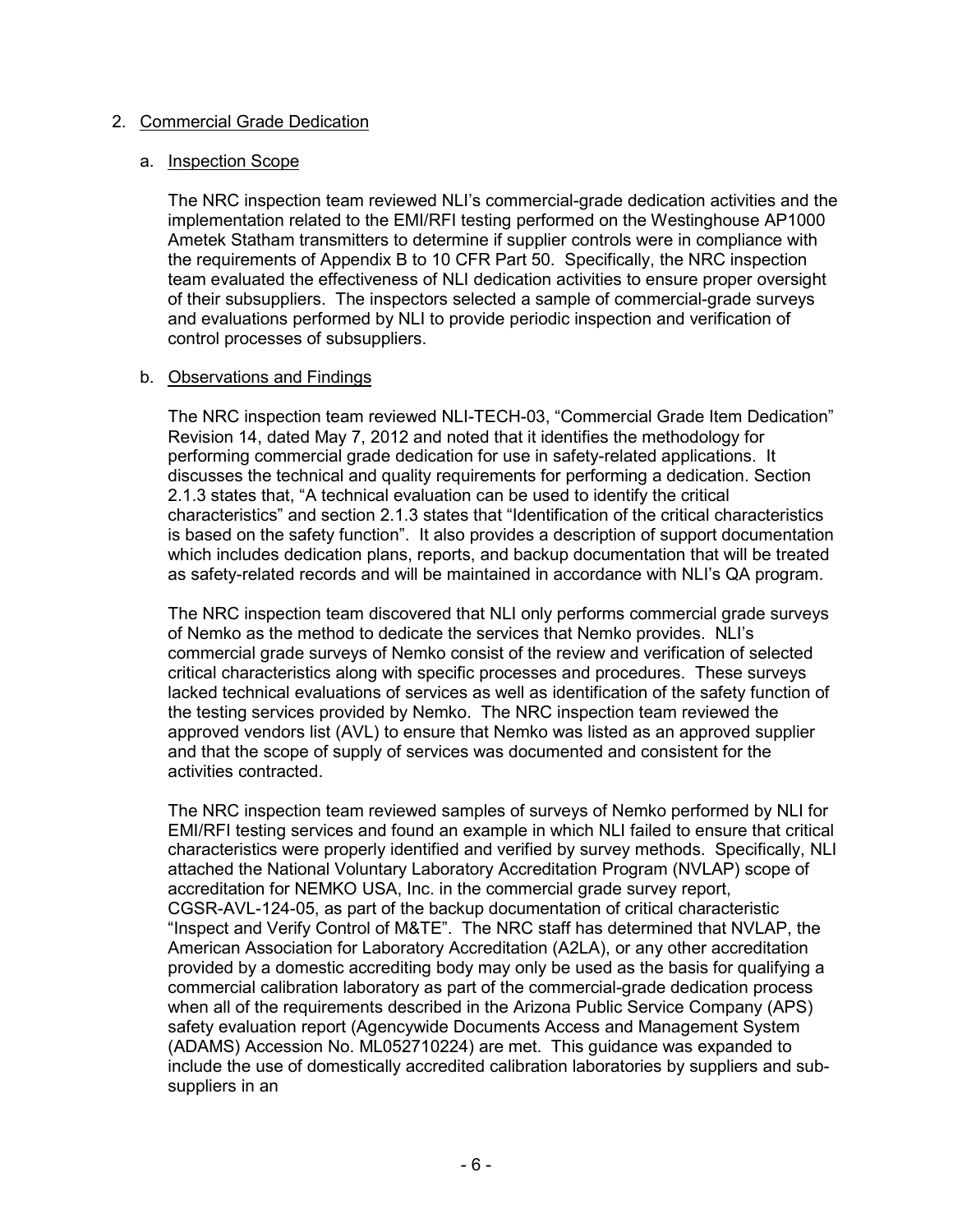NRC Letter to Ms. Sherry Grier, NUPIC Chairman dated June 6, 2006, (ML061580350). While the NRC has accepted such accreditation in specific instances for calibration services only as part of commercial grade dedication process, the NRC has not accepted such accreditation for laboratory services such as EMI testing. Additionally, the NRC inspection team identified that Nemko was not accredited by NVLAP to perform MIL-STD-461E or IEC 61000-4-12.

All safety-related activities such as EMC testing for safety-related transmitters are required to be performed in accordance with an approved quality assurance program that meets Appendix B to 10 CFR Part 50 and also 10 CFR Part 21. Should a licensee or a vendor chose to utilize a commercial supplier that does not conform to these requirements, NRC Generic Letter 89-02, allows the purchaser to alternatively, "dedicate" the item or service being procured, which is the path NLI chose for the EMC testing. Through the dedication process, the critical characteristics of the service are identified, as are methods for verifying that the critical characteristics of the service have been achieved.

The NRC inspection team discovered that NLI did not identify or verify critical characteristics that would ensure that the requirements for EMI/RFI testing would be met. For example, MIL-STD-461E lists specific equipment, calibration, procedures, and test setups depending on the type of test. The applicable IEC standards list test equipment with required characteristics and parameters, as well as specific criteria for the test procedure and test plan. NLI's commercial grade survey reviews training, calibration, and that Nemko has the MIL-STD-461E and applicable IEC procedures, but does not review the equipment requirements and parameters, procedures, or test plans for the applicable tests.

The failure to properly dedicate and review the services that Nemko is providing for the safety-related JE52 and JE61 transmitters is identified as Nonconformance 99901298/2012-201-01.

c. Conclusions

Based on the issuance of Nonconformance 99901298/2012-201-01, the NRC inspection team determined that NLI's current CGD and supplier control processes for Nemko's EMI/RFI testing activities do not satisfy the regulatory requirements set forth in Appendix B to 10 CFR Part 50.

## 3. Nonconformances and Test Anomalies

## a. Inspection Scope

The NRC inspection team reviewed NLI's policies and procedures governing the implementation of nonconforming components and test anomalies resulting from EMI/RFI qualification testing to verify compliance with Criterion XV, "Nonconforming Materials, Parts, or Components," of Appendix B to 10 CFR Part 50. In addition, the NRC inspection team conducted several interviews of NLI's management and technical staff about the evaluation process of nonconforming components and test anomalies. The NRC inspection team also verified that NLI's nonconformance process provides guidance to evaluate nonconformances for reportability under NLI's 10 CFR Part 21,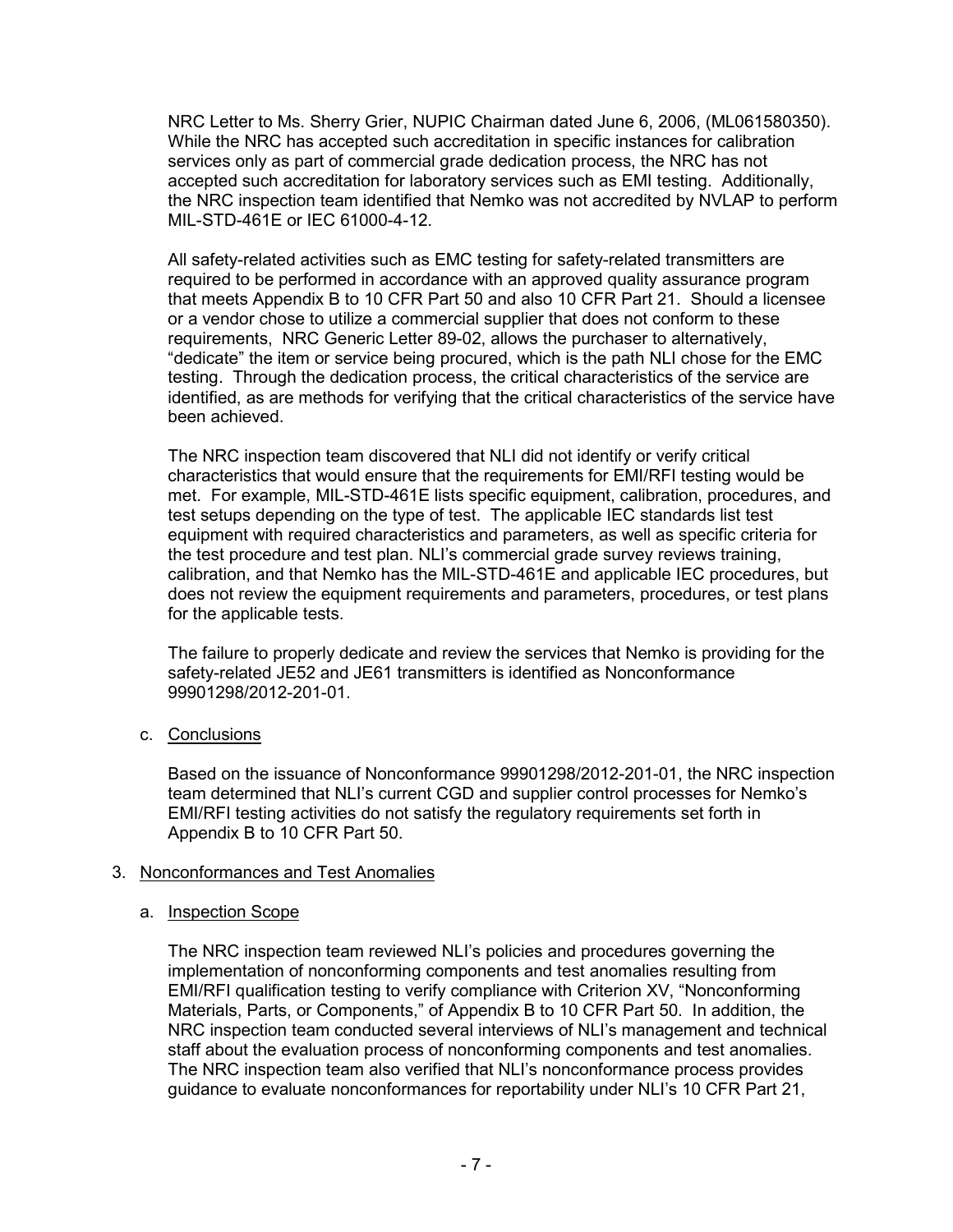"Reporting of Defects and Noncompliance" program and also had a tie to the corrective action program.

The NRC inspection team verified that, for the sample of nonconformances reviewed, NLI had (1) dispositioned the nonconformances it identified in accordance with NLI approved procedures, (2) presented an appropriate technical justification for various dispositions, (3) taken adequate action with regard to the nonconforming material or item, and (4) subjected all identified nonconformances, as appropriate, to a 10 CFR Part 21 assessment or evaluation. The NRC inspection team also reviewed a sample of test anomalies and modifications of test specimens to ensure that anomalies (1) were properly identified and correctly dispositioned in the appropriate processes (2) contained proper management review approval and (3) were evaluated for impact on the item's safety function or qualification, when applicable.

The NRC inspection team also performed walkdowns of testing areas and the facility to observe ongoing EMI/RFI testing activities for the identification and control of nonconformance reports (NCR) that could contribute to quality issues.

## b. Observations and Findings

While conducting a review of test anomalies and modifications approved in PO #10322999 "Approval Qualification Report for Trane Adaptiview Chiller controls", Revision 0, dated May 2012, the NRC inspection team noted examples in which two modifications were not evaluated to determine whether the design changes impacted the original design requirements of the test specimen. These modifications consisted of a ferrite snap-on filter that was added to the guide vane actuator signal line and 3/8 steel washers that were added behind the control panel to secure the panel during EMI/RFI testing activities. Previous qualification testing such as seismic testing was already performed on this test specimen and there was no evidence of an evaluation done to determine whether the added modifications could have potentially affected previous test results. The modification of the 3/8 steel washers was documented by NLI in test anomaly #05215515-02, dated April 18, 2012, but did not provide justification for the addition to the test specimen nor a basis of how the original design requirements or previous testing activities were not affected.

Section 1 of NLI-QUAL-06, "Nonconformance Reporting, Corrective, and Preventative Action", Revision 19, dated November 11, 2012 describes the requirements the identification, documentation, evaluation, segregation, disposition, and control of nonconforming items. It also details how applicable discrepancy reports (DR's) or nonconformance reports (NCR's) will be prepared for reporting of nonconformances. The NRC inspection team identified that there was no discrepancy report issued for this modification to ensure that it was correctly evaluated, tracked, and resolved. The modification of the ferrite snap-on filter was not identified in a test anomaly report and no discrepancy report was issued for this modification of the test specimen. NLI initiated Discrepancy Report #3306 to address this issue.

The failure to evaluate design changes in the qualification process to ensure that the original design requirements are still being met is listed in Nonconformance 99901298/2012-201-02.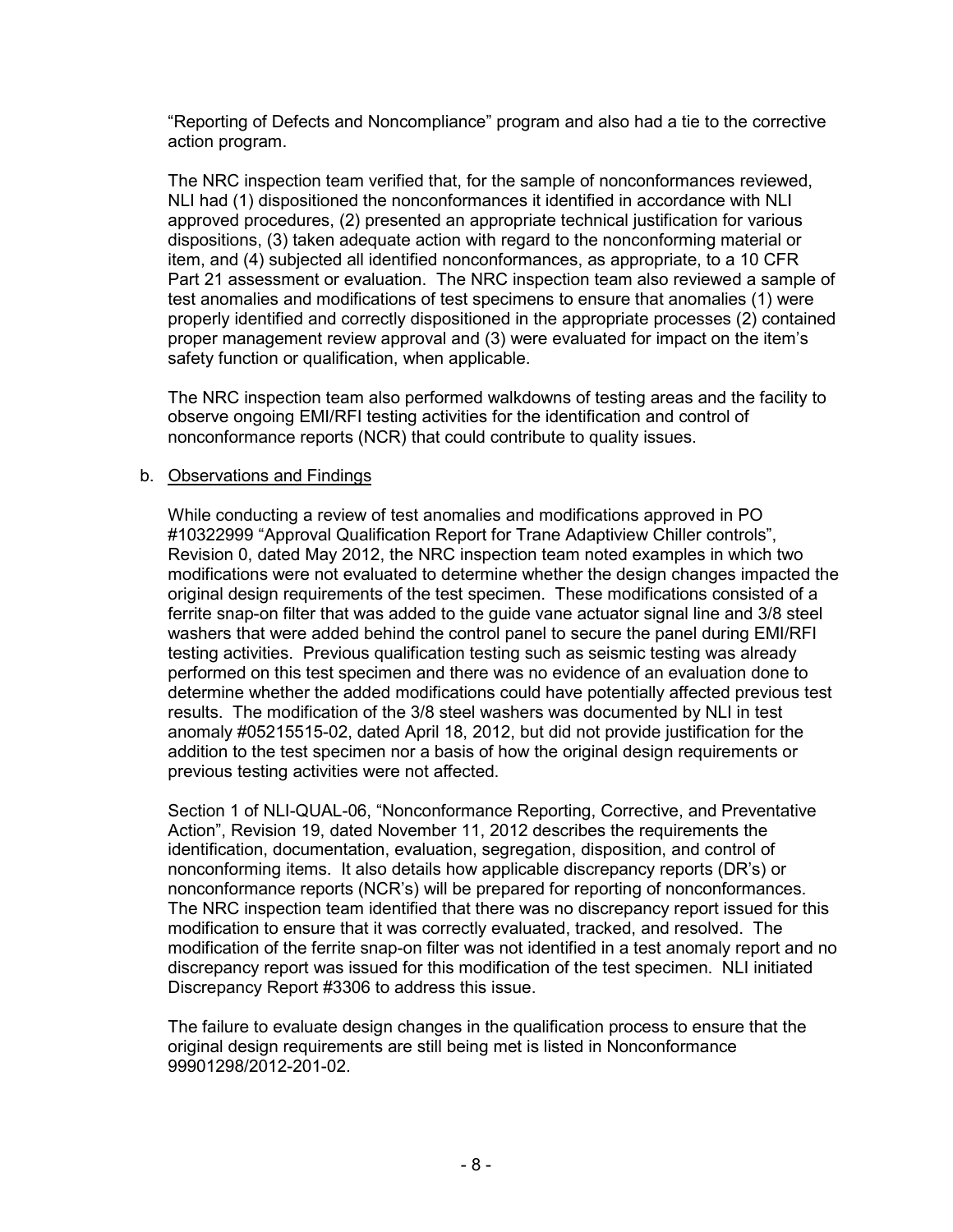## c. Conclusions

The NRC inspection team issued Nonconformance 99901298/2012-201-02 for the failure of NLI to evaluate modifications on the Trane Adaptiview Chiller Control system during the qualification process to ensure that the design changes did not negatively impact the original design requirements. With the exception of Nonconformance 99901298/2012-201-02, the NRC inspection team determined that NLI is implementing its policies and procedures associated with the control of nonconforming components and test anomalies.

## 4. Technical Requirements

## a. Inspection Scope

The NRC inspection team reviewed the NLI's purchase order to Nemko, NLI's test qualification plan, applicable transmitter data sheets, general design equipment specifications for the transmitters, MIL-STD-461E, applicable IEC standards, and applicable Nemko documents to ensure that applicable NRC regulations and NLI's PO requirements were adequately addressed. The NRC inspection team also observed portions of the CE101, CE102, and electrical fast transient testing on the JE52 transmitters. Additionally, the NRC inspection team reviewed a sample of calibration records for the test equipment being used to ensure that the measuring and test equipment were appropriately controlled.

## b. Observations and Findings

The NRC inspection team noticed that Nemko was using and referencing MIL-STD-461E and the applicable IEC standards when setting up and performing EMI/RFI testing. The NRC inspection team noted that the CE101 and CE102 tests were mostly automated by the TILE software, which is described in section two of this report. The test parameters, acceptance criteria, facility environmental conditions, and evaluations of results for the observed CE101, CE102, and electrical fast transient testing was verified to follow the requirements of the MIL-STD-461E and applicable IEC standards. The NRC inspection also noted that for the sample of calibration records and certificates that were reviewed did not have any issues.

## c. Conclusions

Based on the observed tests and sample of calibration records reviewed, the NRC inspection team determined that the EMI/RFI testing for the JE52 transmitters conformed to the requirements of Regulatory Guide 1.180 as required by Westinghouse's purchase order to NLI.

## 6. Entrance and Exit Meetings

On June 4, 2012, the NRC inspection team presented the inspection scope during an entrance meeting with Mr. Aron Seiken, President of NLI, and other NLI personnel. On June 8, 2012, the inspectors presented the inspection results during an exit meeting with Mr. Aron Seiken, President of NLI, and other NLI personnel.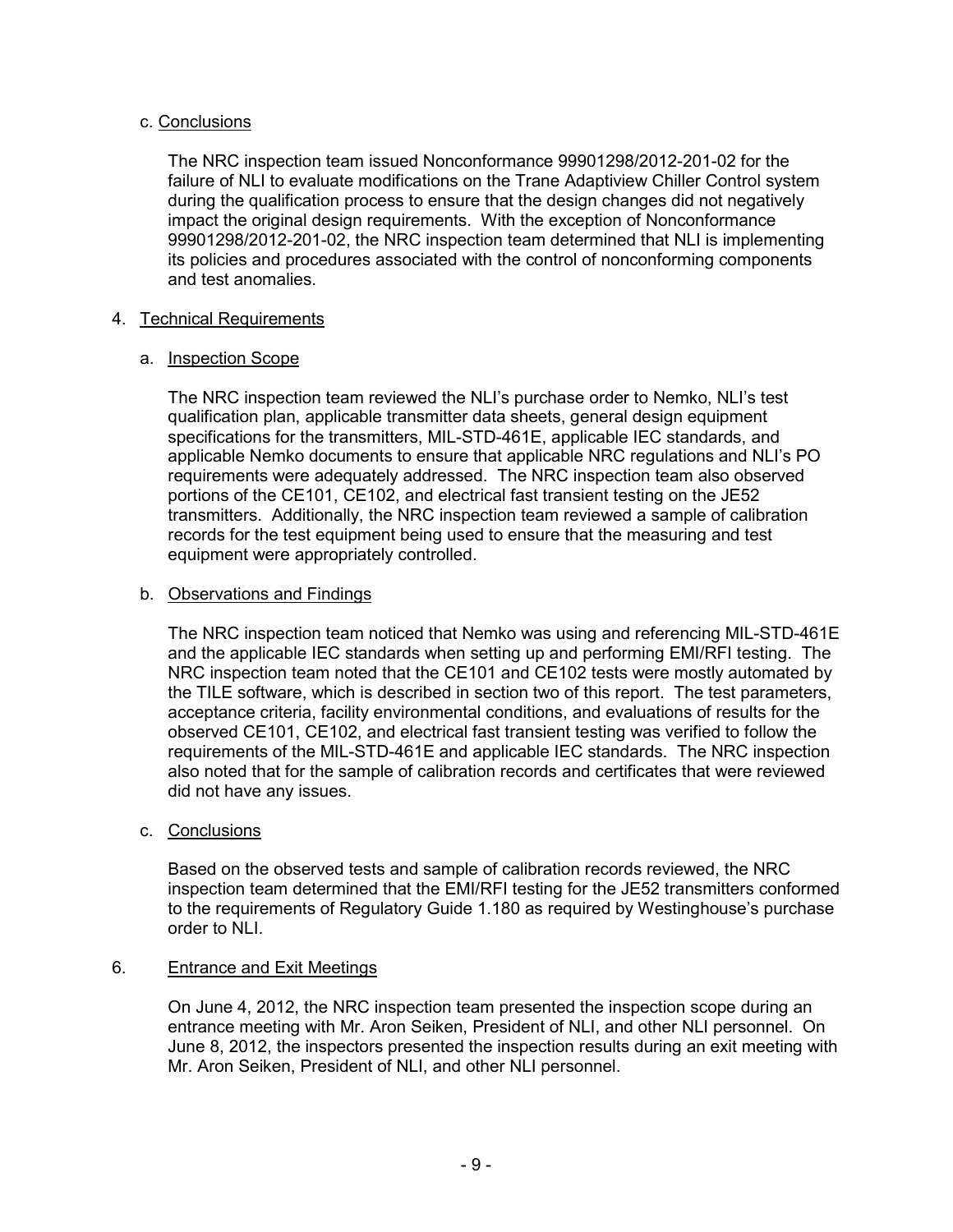# **ATTACHMENT**

# 1. PERSONS CONTACTED AND NRC STAFF INVOLVED:

| <b>Name</b>           | <b>Title</b>                       | <b>Affiliation</b> | <b>Entrance</b> | <b>Exit</b> | <b>Interviewed</b> |
|-----------------------|------------------------------------|--------------------|-----------------|-------------|--------------------|
| Aron Seiken           | President                          | <b>NLI</b>         | X               | X           | X                  |
| <b>Tracy Bolt</b>     | Director of Quality<br>Assurance   | <b>NLI</b>         | X               | X           | X                  |
| <b>Nathan Morris</b>  | V&V Engineer/Lead<br>Auditor       | <b>NLI</b>         | X               | X           | X                  |
| <b>Chris Goddard</b>  | <b>Quality Engineer</b>            | <b>NLI</b>         |                 |             | X                  |
| <b>Blake Anderson</b> | <b>Project Engineer</b>            | <b>NLI</b>         | X               |             | X                  |
| <b>Archie Bell</b>    | <b>Software Quality</b><br>Manager | <b>NLI</b>         | X               | X           |                    |
| <b>Dwaine Hartman</b> | <b>EMC Engineer</b>                | Nemko              |                 |             | X                  |
| <b>Mike Cantwell</b>  | <b>Technical Manager</b>           | Nemko              |                 |             | X                  |
| Jenny Bond            | <b>Quality Manager</b>             | Nemko              |                 |             | X                  |
| <b>William Very</b>   | Senior Engineer                    | Westinghouse       |                 |             | X                  |
| <b>Eric Clark</b>     | Senior Engineer                    | Westinghouse       |                 |             | X                  |
| Eugene Huang          | <b>Inspection Team</b><br>Leader   | <b>NRC</b>         | X               | X           |                    |
| George Lipscomb       | <b>Inspection Team</b><br>Member   | <b>NRC</b>         | X               | X           |                    |
| <b>Shavon Edmonds</b> | <b>Inspection Team</b><br>Member   | <b>NRC</b>         | X               | X           |                    |

# 2. **INSPECTION PROCEDURES USED:**

IP 43002, "Routine Inspections of Nuclear Vendors"

IP 43004, "Inspection of Commercial-Grade Dedication Programs"

# 3. ITEMS OPENED, CLOSED, AND DISCUSSED:

| Item Number          | <b>Status</b> | <b>Type</b> | Description           |
|----------------------|---------------|-------------|-----------------------|
| 99901298/2012-201-01 | Opened        | <b>NON</b>  | App. B, Criterion III |
| 99901298/2012-201-02 | Opened        | <b>NON</b>  | App. B, Criterion III |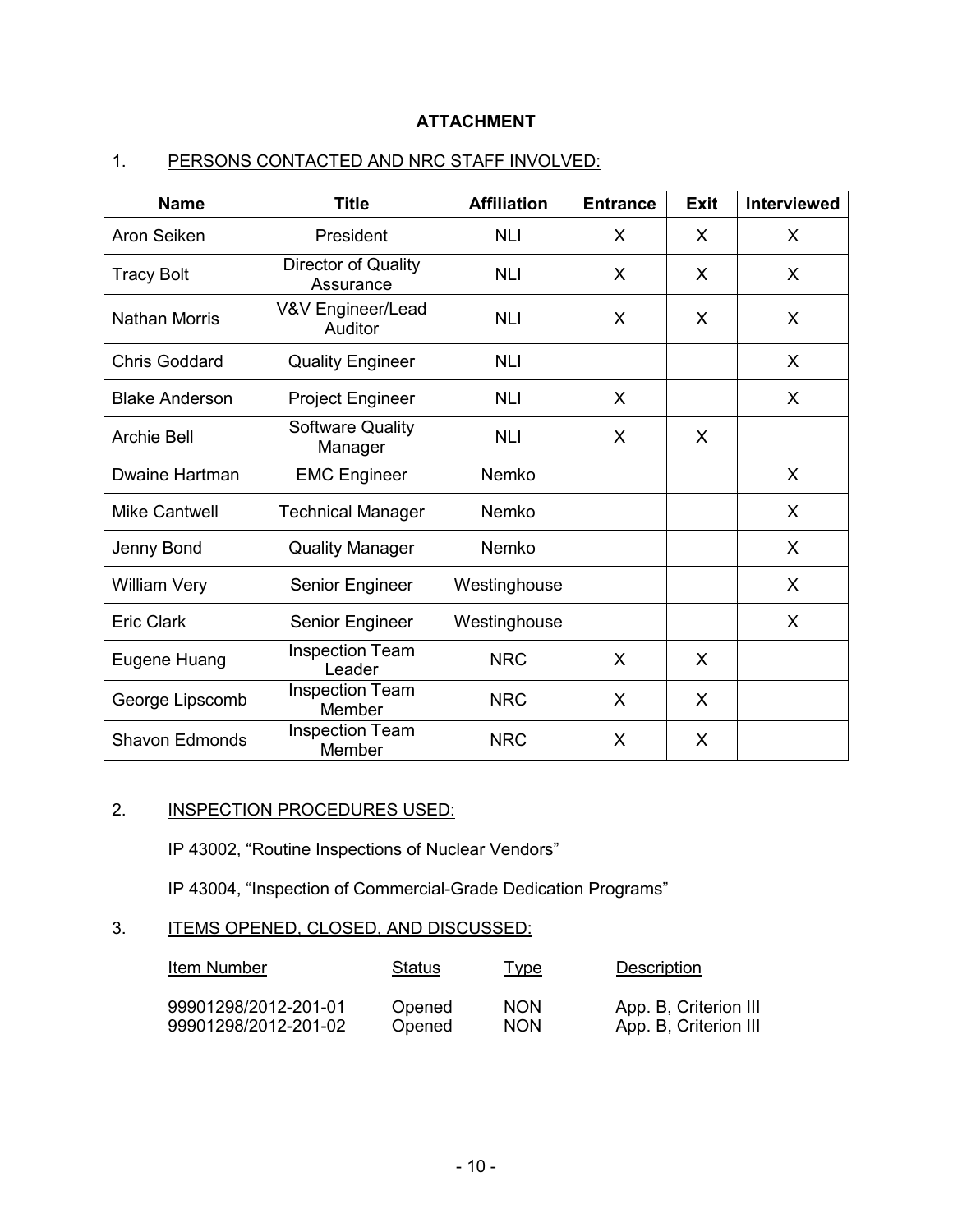## 4. DOCUMENTS REVIEWED:

#### NLI Drawings

21714540-PT-1, "PG3250 pressure transmitter part number development," Revision 3, October 13, 2011

21714540-PT-1, "PG3250 pressure transmitter layout drawing," Revision 4, December 14, 2011

21714540-PT-3, "PD/PDH3258 diff. pressure transmitter layout drawing," Revision 4, December 14, 2011

## NLI Procedures

NLI Quality Assurance Manual (QAM), Revision 11, November 3, 2010

NLI-PROC-04, "Purchase Order Documentation File," Revision 20, January 4, 2012

NLI-PROC-05, "Control of Purchased Items and Services," Revision 22, December 8, 2011

NLI-QUAL-10, "Quality Assurance Requirements for Software," Revision 5, September 23, 2010

NLI-QUAL-05, "Control of Measuring and Test Equipment," Revision 10, October 2011

NLI-TECH-03, "Commercial Grade Item Dedication", Revision 14, May 7, 2012

NLI-TECH-05, Equipment Qualification Procedure, Revision 11, June 5, 2008

NLI-QUAL-06, "Nonconformance Reporting, Corrective, and Preventative Action," Revision 19, November 11, 2012

#### NLI Nonconformance Reports and Test Anomalies

NCR-417, "Nemko performed software V&V to support the use of TILE in automated EMI/RFI testing activities but were not documented to the extent required by NLI," May 3, 2012

#21714062-19, (NLI's) Test Anomaly on Pressure Transmitter specimens 1,4, and 6, June 7, 2012

#05215515-01, (NLI's) Test Anomaly on Trane AdaptiView Chiller Controls, May 16, 2012

#05215515-02, (NLI's) Test Anomaly on Trane AdaptiView Chiller Controls, May 16, 2012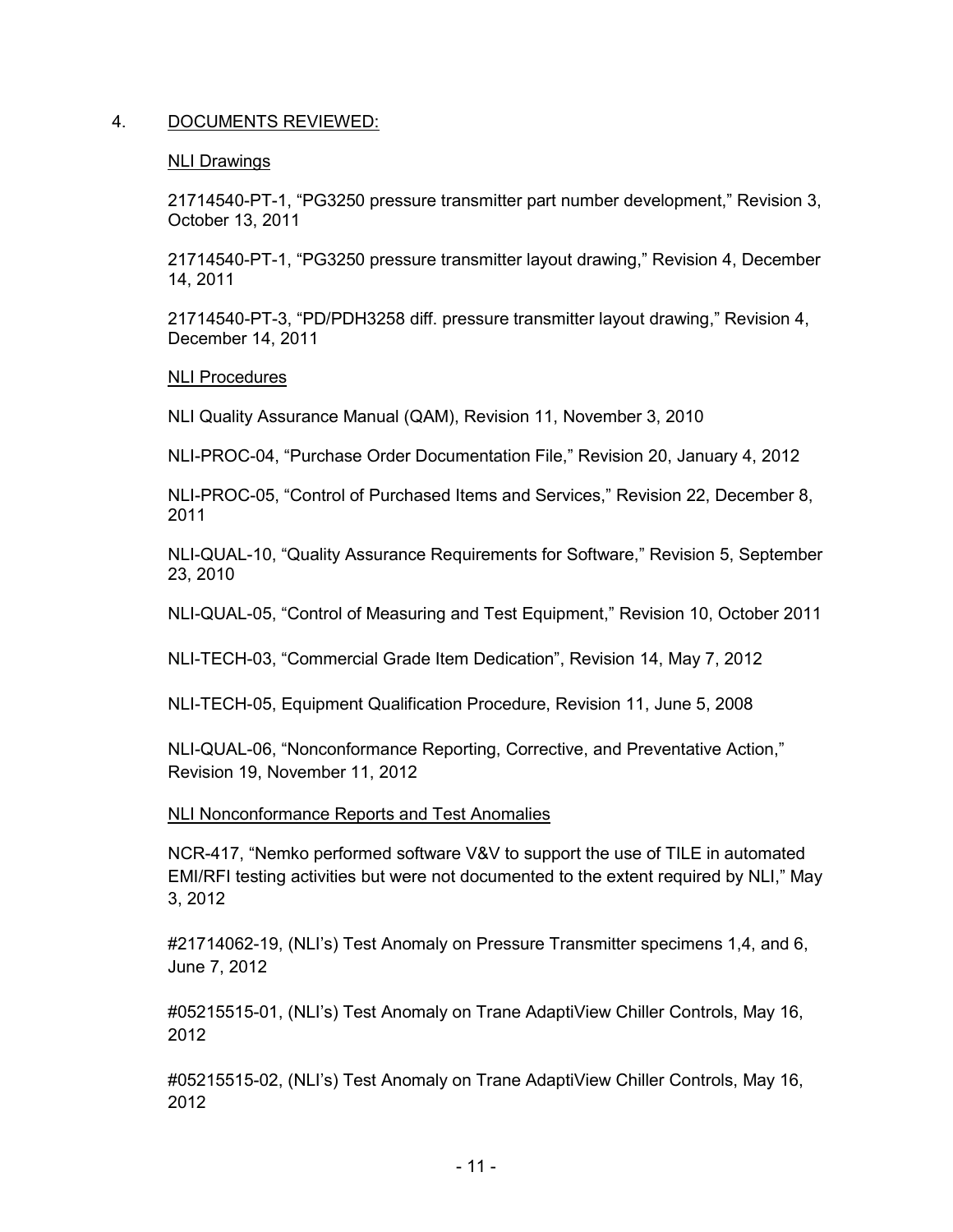#05215515-03, (NLI's) Test Anomaly on Trane AdaptiView Chiller Controls, May 16, 2012

DR-3306, Discrepancy Report for Chiller Controls Modifications, Rev 0, June 7, 2012

#### NLI Procurement Documents

PO No. 0034558, Revision 3, to NEMKO USA, Ltd. for "EMI/RFI Testing," June 1, 2012

PO No. 0032844, Revision 7, to Ametek Power Systems & Industrial Products for "Ametek 3200 series pressure transmitters," December 1, 2011

NLI Approved Vendor Summary AVL-124, Revision 8, for NEMKO Dallas Inc., June 1, 2012

NLI Approved Vendor Summary AVL-124, Revision 6, for NEMKO Dallas Inc., March 5, 2010

NLI Approved Vendor Summary AVL-322, Revision 2, for Ametek Power Instruments, April 14, 2012

NLI Approved Vendor Summary AVL-322, Revision 1, for Ametek Power Instruments, May 7, 2007

Receipt No. 053293 for "Ametek pressure transmitters," March 13, 2012

#### Calibration Certificates

Certificate of calibration #5218017 for NEMKO USA, Inc. HP, 8563E, portable spectrum analyzer, serial #3551A04428, asset#1464, May 16, 2011

Certificate of calibration #5654847 for NEMKO USA, Inc. HP 85662A, spectrum analyzer, serial #1811A00223, asset#1283, May 16, 2012

Certificate of calibration #5348507 for NEMKO USA, Inc. Rohde & Schwarz, FSP, Spectrum analyzer, serial #100073, September 2, 2011

Certificate of calibration #5512083 for NEMKO USA, Inc. HP 8561E, spectrum analyzer, serial #3850A02382, asset #1867, January 18, 2012

Certificate of calibration #5598487 for NEMKO USA, Inc. HP 8561E, spectrum analyzer, serial #3804A02232, asset #1894, March 26, 2012

Certificate of calibration #5641618 for NEMKO USA, Inc. Marconi 2024 signal generator, serial #112211/052, asset #1771, April 30, 2012

Certificate of conformance asset#1793, ETS-Lindgren isotropic probe>1GHz, serial #00090030, February 22, 2012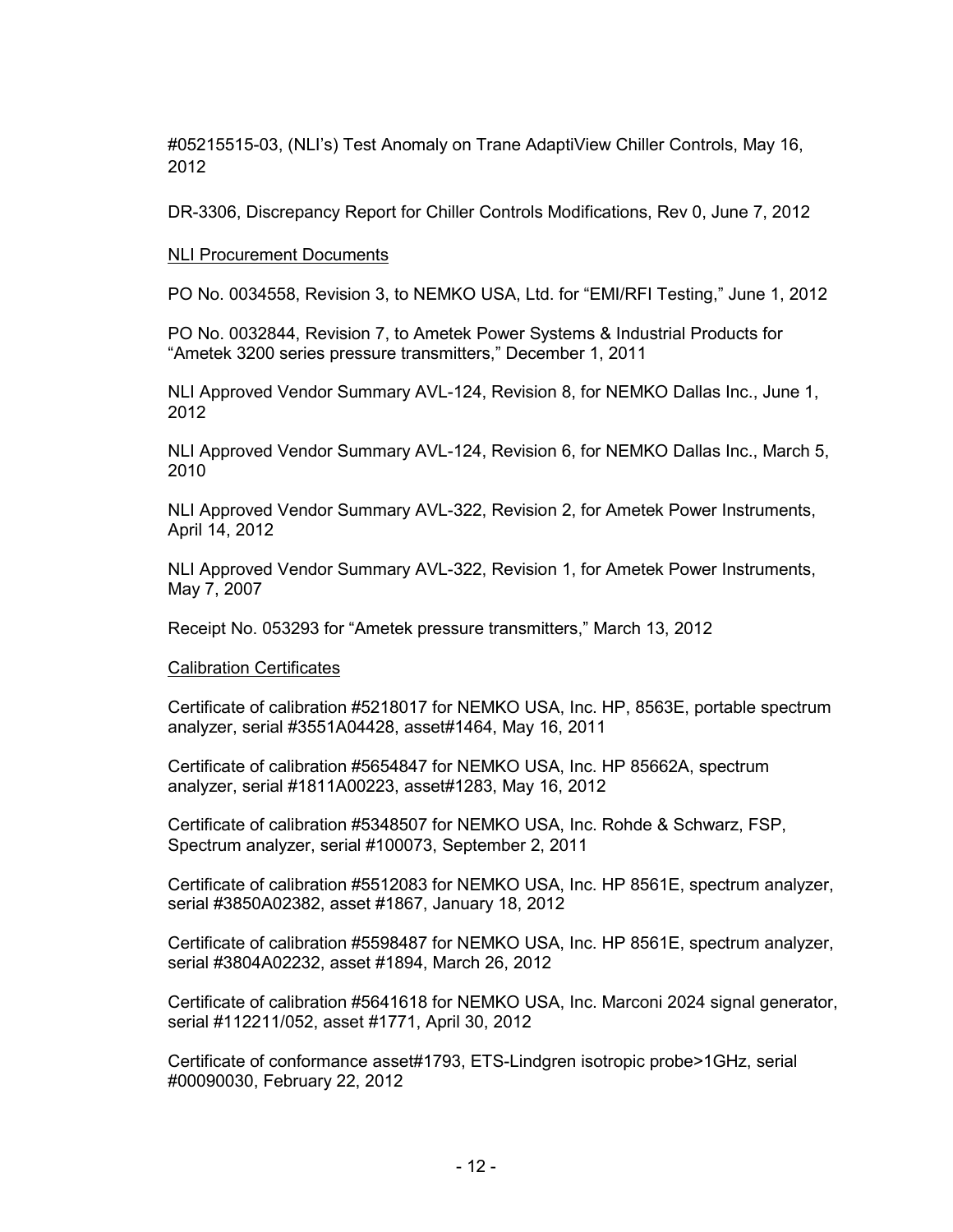Certificate of calibration 2012042725, AR FL7018, serial #0325386, asset #1206, April 30, 2012

In-house calibration certification, NEMKO 1067 High Freq Cable, asset#1067, February 15, 2012

In-house calibration certification, Teledyne technologies company, asset#1067,1528,1972, May 5, 2012

Certificate of calibration #5274027, for NEMKO USA, Inc. Tektronix, TDS684A, oscilloscope, serial #B010460, asset #1463, July 8, 2011

In-house calibration certification, asset#1901, solar electronics company line impedance stabilizer network, serial #98882, May 2, 2012

In-house calibration certification, asset#1902, solar electronics company line impedance stabilizer network, serial #98883, May 3, 2012

In-house calibration certification, asset#1903, solar electronics company line impedance stabilizer network, serial #112520, May 3, 2012

In-house calibration certification, asset#1904, solar electronics company line impedance stabilizer network, serial #112521, May 3, 2012

#### NLI Commercial Grade Survey Reports

CGSR-AVL-124-05, Commercial Grade Survey Report, Facility Lewisville, TX, May 8, 2012-May 25, 2012

CGSR-AVL-124-05 R1, Commercial Grade Survey Report Plan, Facility Lewisville, TX, May 8, 2012

CGSR-AVL-124-04, Commercial Grade Survey Report, Facility Lewisville, TX, February 9, 2010

CGSR-AVL-124-01, Commercial Grade Survey Report Plan, Facility Lewisville, TX, February 9, 2010

CGSR-AVL-124-03, Commercial Grade Survey Report, Facility Lewisville, TX, March 1, 2005

CGSR-AVL-124-02, Commercial Grade Survey Report, Facility Lewisville, TX, February 10, 2003

CGSR-AVL-124-02, Commercial Grade Survey Report Plan, Facility Lewisville, TX, February 10, 2003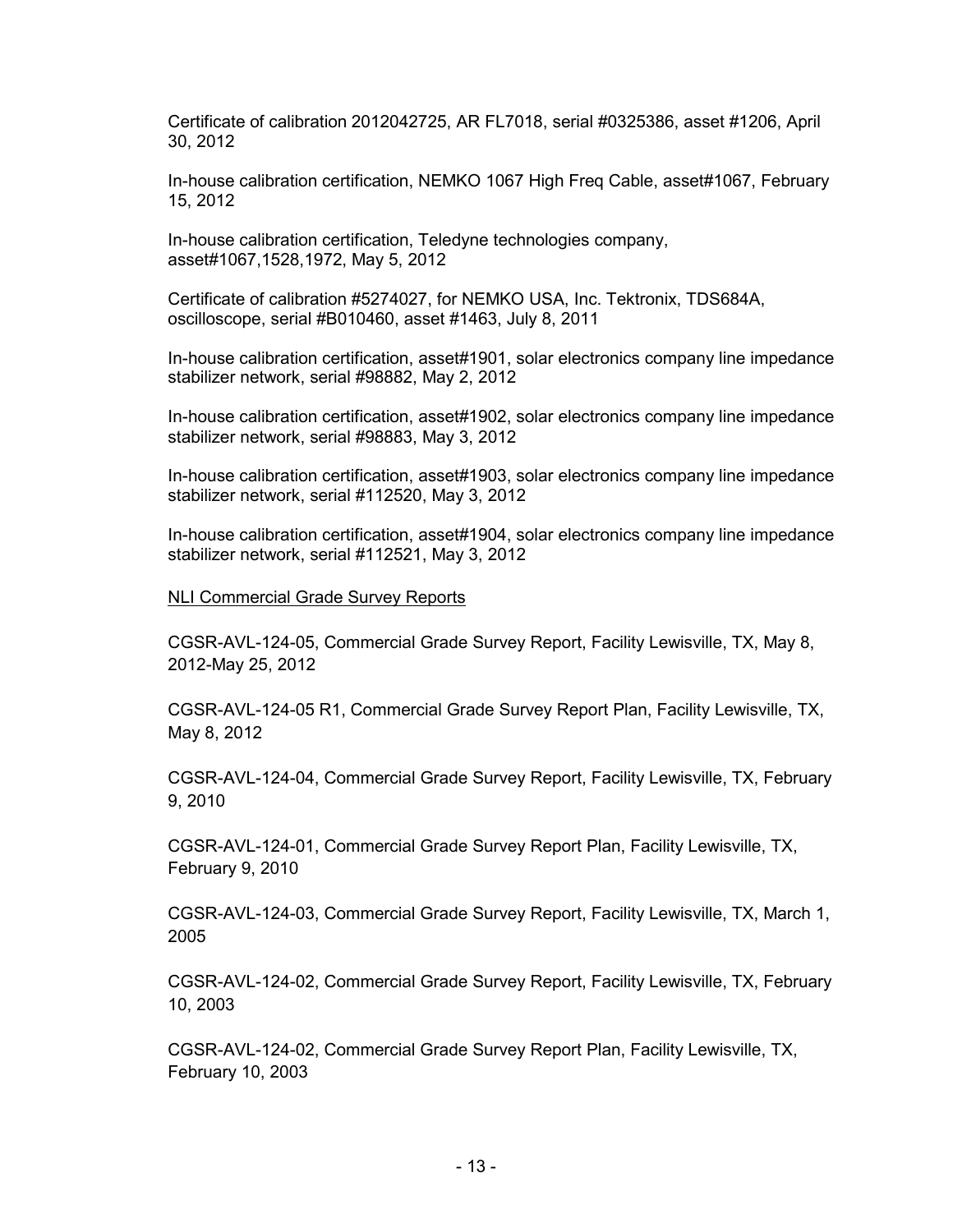CGSR-AVL-124-01, Commercial Grade Survey Report, Facility Lewisville, TX, October 30-31, 2001

CGSR-AVL-124-01, Commercial Grade Survey Report Plan, Facility Lewisville, TX, October 29, 2001

Westinghouse Procurement Documents

Purchase Order (PO) No. 4500355778 to Nuclear Logistics Inc. for "AP1000 Ametek 3200 series transmitter qualification," August 5, 2010

PO No. 4500366530 to Nuclear Logistics Inc. for "1E Pressure Transmitters," November 5, 2010

## Miscellaneous Documents

QP-21714062-2, "Qualification Plan for Ametek Statham Transmitters," Revision 2, April 2012

QP-21714062-2, "Baseline functional test for PG3250-500-78-12-36-NI-0-0," Revision1, March 19, 2012

QP-21714062-2, "Baseline functional test for PD3258-400-38-12-36-N3-15-0," Revision 1, March 27, 2012

QP-21714062-2, "Baseline functional test for PDH3250-030-58-22-36-N2-0," Revision 1, March 19, 2012

QR-05215515-1, "Approval Qualification Report for Trane Adaptiview Chiller controls," Revision 0, Entergy Operations-River Bend Station PO # 10322999

PPPF-76, "NLI Project Performance Plan for Westinghouse JE52 Pressure and Differential Transmitters," Revision 0, June 4, 2012

VVR-AVL-124-01, "NLI Software Verification and Validation / Dedication Report," Revision 2, June 6, 2012

VVR-AVL-124-01, "NLI Software Verification and Validation / Dedication Report," Revision 1, May 31, 2012

APP-JE52-Z0R-001, "AP1000 Class 1E Pressure and Differential Pressure Transmitters Data Sheet Report," Revision 1, August 2011

APP-JE52-Z0-001, "General design equipment specification for class 1E pressure and differential pressure transmitters," Revision 2, February 2011

APP-GW-G1-002, "Equipment qualification methodology," Revision 3, February 2012

NLI Approved Vendor Summary, Revision 8, June, 1 2012 expiration date May 8, 2015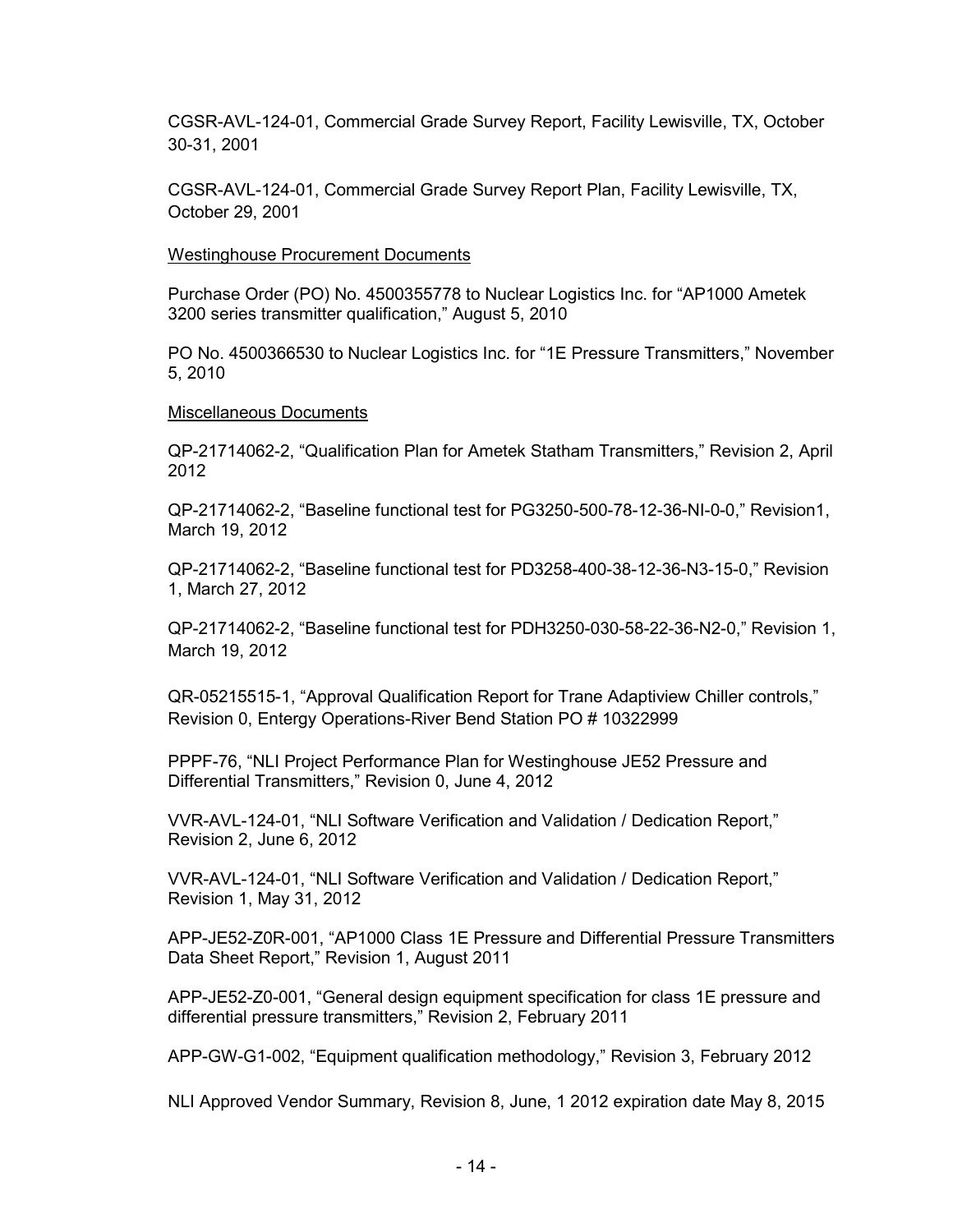TIR-05216060-1, Chiller Control Upgrade, Revision 0, May 23, 2012

#052-15515, Engineering Change Notice for Chiller Controls Upgrade, Revision 0, May 31, 2012

NVLAP Lab Code: 100426-0, "National Voluntary Laboratory Accreditation Program. Scope of accreditation to ISO/IEC 17025:2005 for NEMKO USA, Inc.," January 1, 2012 – December 31, 2012

MIL-STD-461E, "Requirements for the Control of Electromagnetic Interference Characteristics of Subsystems and Equipment," Military Standard (MIL) Section RS103, "Radiated Susceptibility, Electric Field, 2 MHz to 40 GHz," August 20, 1999

IEC 61000-4-4, "Electromagnetic Compatibility (EMC)," International Electromechanical Commission (IEC), 1995

IEC 61000-4-2, "Electromagnetic Compatibility (EMC)," International Electromechanical Commission (IEC), 1995

IEC 61000-4-5, "Electromagnetic Compatibility (EMC)," International Electromechanical Commission (IEC), 1995

IEC 61000-4-12, "Electromagnetic Compatibility (EMC)," International Electromechanical Commission (IEC), 1996

U.S. Nuclear Regulatory Commission, Regulatory Guide 1.180, "Guidelines for Evaluating Electromagnetic and Radio-Frequency Interference in Safety-Related Instrumentation and Controls Systems," Revision 1, October 2003

#### 5. ACRONYMS USED:

| AVL<br><b>CEVB</b><br>CFR | approved vendor list<br><b>Construction Electrical Vendor Branch</b><br>Code of Federal Regulations |
|---------------------------|-----------------------------------------------------------------------------------------------------|
| CGD                       | commercial-grade dedication                                                                         |
| DCIP                      | Division of Construction Inspection and Operational Programs                                        |
| EMC                       | electromagnetic compatibility                                                                       |
| EMI                       | electromagnetic interference                                                                        |
| EQ                        | equipment qualification                                                                             |
| EUT                       | equipment under test                                                                                |
| IEC                       | International Electrotechnical Commission                                                           |
| IP                        | inspection procedure                                                                                |
| MIL                       | military standard                                                                                   |
| MT&E                      | measuring and test equipment                                                                        |
| NCR                       | nonconformance report                                                                               |
| NLI                       | Nuclear Logistics, Inc.                                                                             |
| <b>NON</b>                | notice of nonconformance                                                                            |
| <b>NRC</b>                | (U.S.) Nuclear Regulatory Commission                                                                |
| NRO                       | <b>Office of New Reactors</b>                                                                       |
| PO                        | <b>Purchase Order</b>                                                                               |
|                           |                                                                                                     |